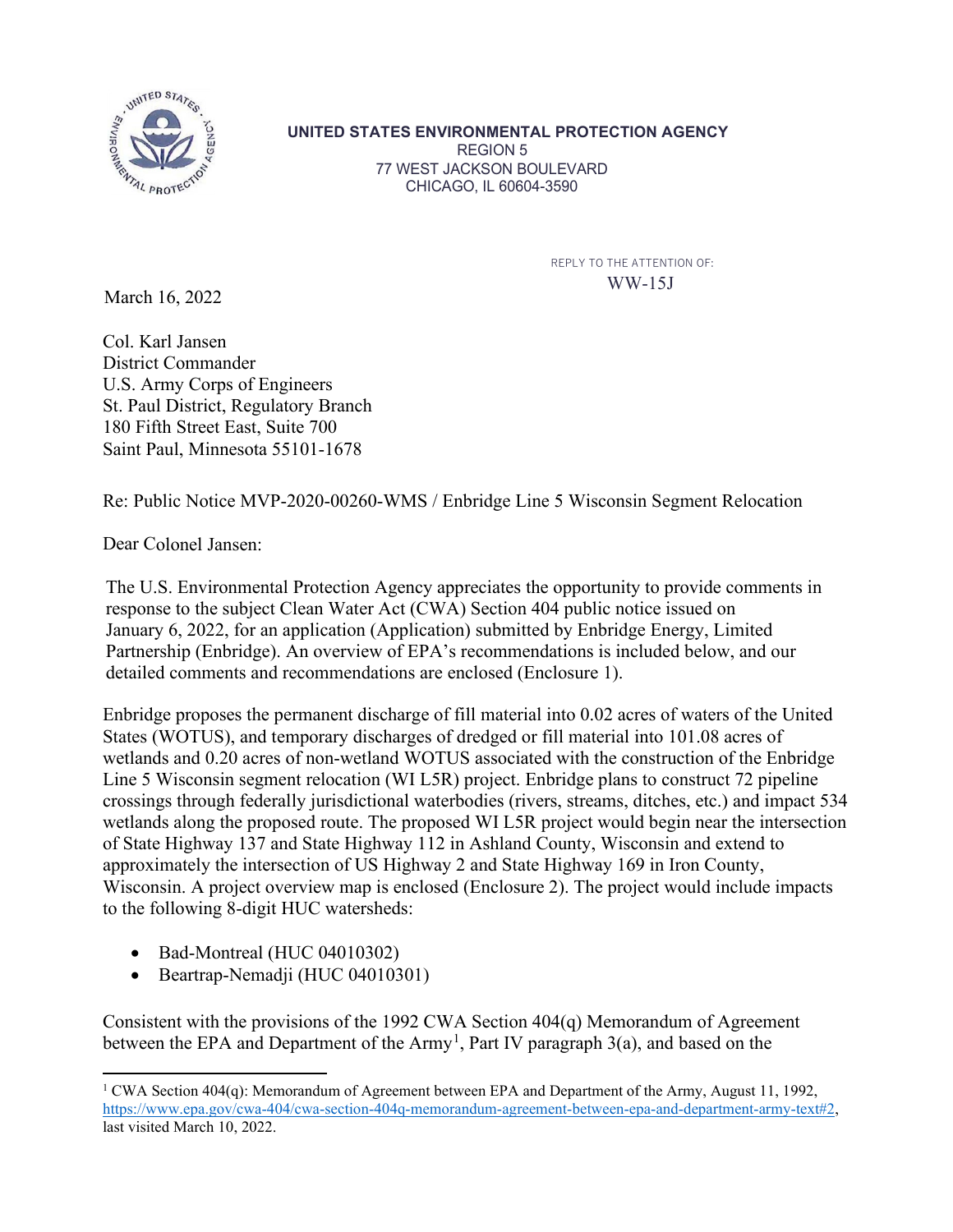Application and related information that EPA reviewed, we believe that the proposed project "may result in substantial and unacceptable adverse impacts" to the Bad River and the Kakagon-Bad River Sloughs wetland complex, which EPA has identified as aquatic resources of national importance (ARNIs) and that are located within both the Bad-Montreal (HUC 04010302) and Beartrap-Nemadji (HUC 04010301) watersheds.

At present, EPA does not believe there is sufficient information to enable a conclusion that the proposed project is the least environmentally damaging practicable alternative (LEDPA), that the project would not result in violation of water quality standards or significant degradation of aquatic resources, or that the project would appropriately mitigate for unavoidable impacts to waters of the United States (WOTUS). EPA's comments address avoidance and minimization of pipeline installation related discharges to WOTUS; recommendations to address water quality and significant degradation concerns; and options for improving mitigation for any unavoidable impacts.

### **Impacts to Aquatic Resources of National Importance**

An ARNI is a resource-based threshold used to determine whether a dispute between EPA and the Corps regarding individual permit cases are eligible for elevation under the 1992 MOA. Factors used to identify ARNIs include economic importance of the aquatic resource, rarity or uniqueness, and/or importance of the aquatic resource to the protection, maintenance, or enhancement of the quality of the Nation's waters.<sup>[2](#page-1-0)</sup> The Bad River and the Kakagon-Bad River Sloughs are ARNIs because they are economically significant; their unique characteristics have been identified and designated for protection under international, national, state, and tribal law; and these waterbodies are integral to maintaining and enhancing the quality of the Nation's waters. The Kakagon-Bad River Sloughs wetland complex is designated as a Ramsar International Treaty Convention Wetland of International Importance.<sup>[3](#page-1-1)</sup>

### *Economic Factors*

EPA recognizes wetlands as important economic assets for the Nation. EPA notes that there is

a wealth of natural products from wetlands, including fish and shellfish, blueberries, cranberries, timber and wild rice. Some medicines are derived from wetland soils and plants. Many of the nation's fishing and shellfishing industries harvest wetland-dependent species. In the Southeast, for example, nearly all the commercial catch and over half of the recreational harvest are fish and shellfish that depend on the estuary-coastal wetland system.<sup>[4](#page-1-2)</sup>

The Ramsar Treaty Convention designation for the Kakagon-Bad River Sloughs as a Wetland of International Importance notes that this area includes a "largely undeveloped wetland complex

<span id="page-1-0"></span><sup>2</sup> EPA, Clean Water Act Section 404(q) Dispute Resolution Process, [https://www.epa.gov/sites/default/files/2021-](https://www.epa.gov/sites/default/files/2021-01/documents/404q.pdf) [01/documents/404q.pdf,](https://www.epa.gov/sites/default/files/2021-01/documents/404q.pdf) last visited March 10, 2022.

<span id="page-1-1"></span><sup>&</sup>lt;sup>3</sup> Bad River and Kakagon Sloughs, [https://rsis.ramsar.org/ris/2001,](https://rsis.ramsar.org/ris/2001) last visited March 10, 2022.

<span id="page-1-2"></span><sup>4</sup> EPA, Why are Wetlands Important? [https://www.epa.gov/wetlands/why-are-wetlands-important,](https://www.epa.gov/wetlands/why-are-wetlands-important) last visited March 10, 2022.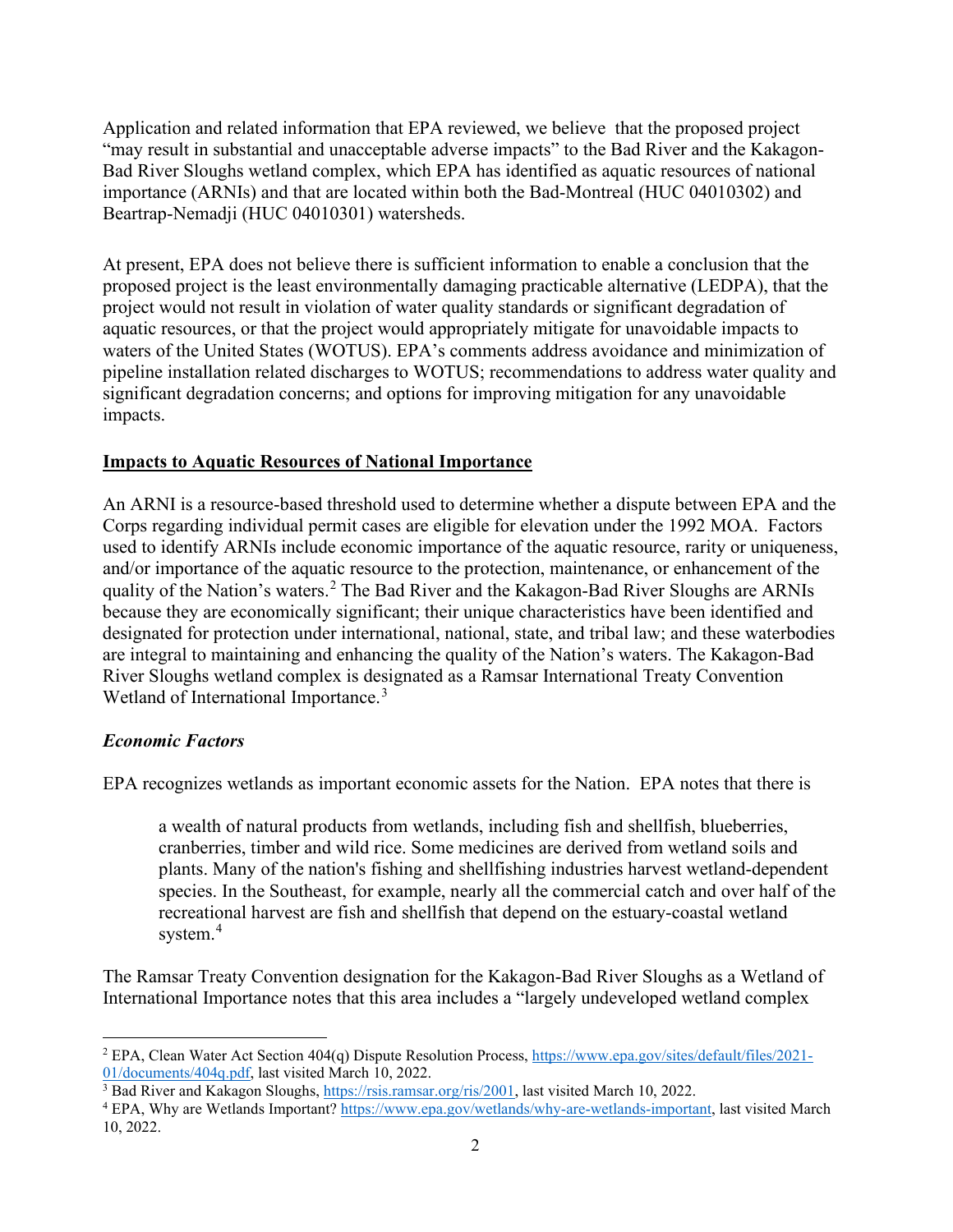composed of sloughs, bogs, and coastal lagoons that harbor the largest natural wild rice bed on the Great Lakes." The designation further notes that these wild rice beds

are becoming increasingly fragmented on Lake Superior - as the only remaining extensive coastal wild rice bed in the Great Lakes region, it is critical to ensuring the genetic diversity of Lake Superior wild rice. Tribal members frequent the area primarily for subsistence trapping, hunting, fishing, and to retain historic harvesting techniques; access to the area is strictly limited to Bad River tribal members and Bad River Natural Resources staff.<sup>[5](#page-2-0)</sup>

In addition to the economic and cultural value of wild rice to the Bad River Band, the sloughs provide important habitat supporting many fish species integral to Lake Superior recreational and commercial fishing.<sup>[6](#page-2-1)</sup> Bad River Band noted in 2019: "Comprising a significant portion of the remaining Lake Superior coastal wetlands, the Kakagon and Bad River Sloughs is critical to supporting the biodiversity of Lake Superior fisheries."<sup>[7](#page-2-2)</sup>

#### *Recognition of waterbodies as rare or unique*

The Kakagon-Bad River Sloughs wetland complex is a Ramsar International Wetlands Convention site of International Importance.<sup>[8](#page-2-3)</sup> According to the U.S. Fish and Wildlife Service, the Kakagon Slough is also a Nature Conservancy Priority Conservation area, a Wisconsin Legacy Place, a Wisconsin Bird Conservation Initiative Important Bird Area, a Wisconsin Wetlands Association Wetland GEM, and a Wisconsin Coastal Wetland Primary Inventory Site.<sup>[9](#page-2-4)</sup> The Bad River Band has designated waters potentially impacted by this proposed project as having significant ecological and cultural significance. These waters upstream of and transecting the reservation have been designated as "Outstanding Tribal Resource Waters."[10](#page-2-5)

### *Role of Kakagon-Bad River Sloughs as Integral to Nation's Waters*

The Kakagon-Bad River Sloughs wetland complex has been recognized as performing important and irreplaceable functions within the Lake Superior Watershed. According to the Wisconsin Department of Natural Resources (WDNR), "The Bad River originates in Caroline Lake in east-central Ashland County and runs a meandering course northward to empty into Lake Superior."<sup>[11](#page-2-6)</sup> The WDNR further notes, "The stream is considered a warm water sport fishery important for spawning walleye and lake sturgeon, as well as supporting migratory runs of trout and salmon

<span id="page-2-0"></span><sup>5</sup> https://rsis.ramsar.org/ris/2001.

<span id="page-2-1"></span><sup>6</sup> WDNR, Kakagon Slough, [https://dnr.wi.gov/lakes/lakepages/LakeDetail.aspx?wbic=2891700,](https://dnr.wi.gov/lakes/lakepages/LakeDetail.aspx?wbic=2891700) last visited March 10, 2022.

<span id="page-2-2"></span><sup>7</sup> Bad River Band, "Kakagon and Bad River Sloughs Recognized as a Wetland of International Importance," August 22, 2019, [http://www.badriver-nsn.gov/kakagon-and-bad-river-sloughs-recognized-as-a-wetland-of-international](http://www.badriver-nsn.gov/kakagon-and-bad-river-sloughs-recognized-as-a-wetland-of-international-importance/)[importance/,](http://www.badriver-nsn.gov/kakagon-and-bad-river-sloughs-recognized-as-a-wetland-of-international-importance/) last visited March 10, 2022.

<span id="page-2-3"></span><sup>8</sup> [https://rsis.ramsar.org/ris/2001,](https://rsis.ramsar.org/ris/2001) last visited March 10, 2022

<span id="page-2-4"></span><sup>&</sup>lt;sup>9</sup> Draft Environmental Impact Statement: Proposed Enbridge Line 5 Relocation Project, December 2021, Vol. 1 at 99. [https://widnr.widen.net/s/pmjdl6pbpd/el5\\_drafteis\\_dec2021\\_vol1-deis,](https://widnr.widen.net/s/pmjdl6pbpd/el5_drafteis_dec2021_vol1-deis) last visited March 10, 2022.

<span id="page-2-5"></span><sup>&</sup>lt;sup>10</sup> Bad River Band, "Kakagon and Bad River Sloughs Recognized as a Wetland of International Importance"; Bad River Band, Water Quality Standards, Table 1, Specific Designated Uses of the Tribe's Water Resources,

<span id="page-2-6"></span>[https://www.epa.gov/sites/default/files/2014-12/documents/bad\\_river\\_band\\_wqs.pdf,](https://www.epa.gov/sites/default/files/2014-12/documents/bad_river_band_wqs.pdf) last visited March 10, 2022. <sup>11</sup> WDNR, Copper Falls State Park, Geology[, https://dnr.wisconsin.gov/topic/parks/copperfalls/geology,](https://dnr.wisconsin.gov/topic/parks/copperfalls/geology) last visited March 10, 2022.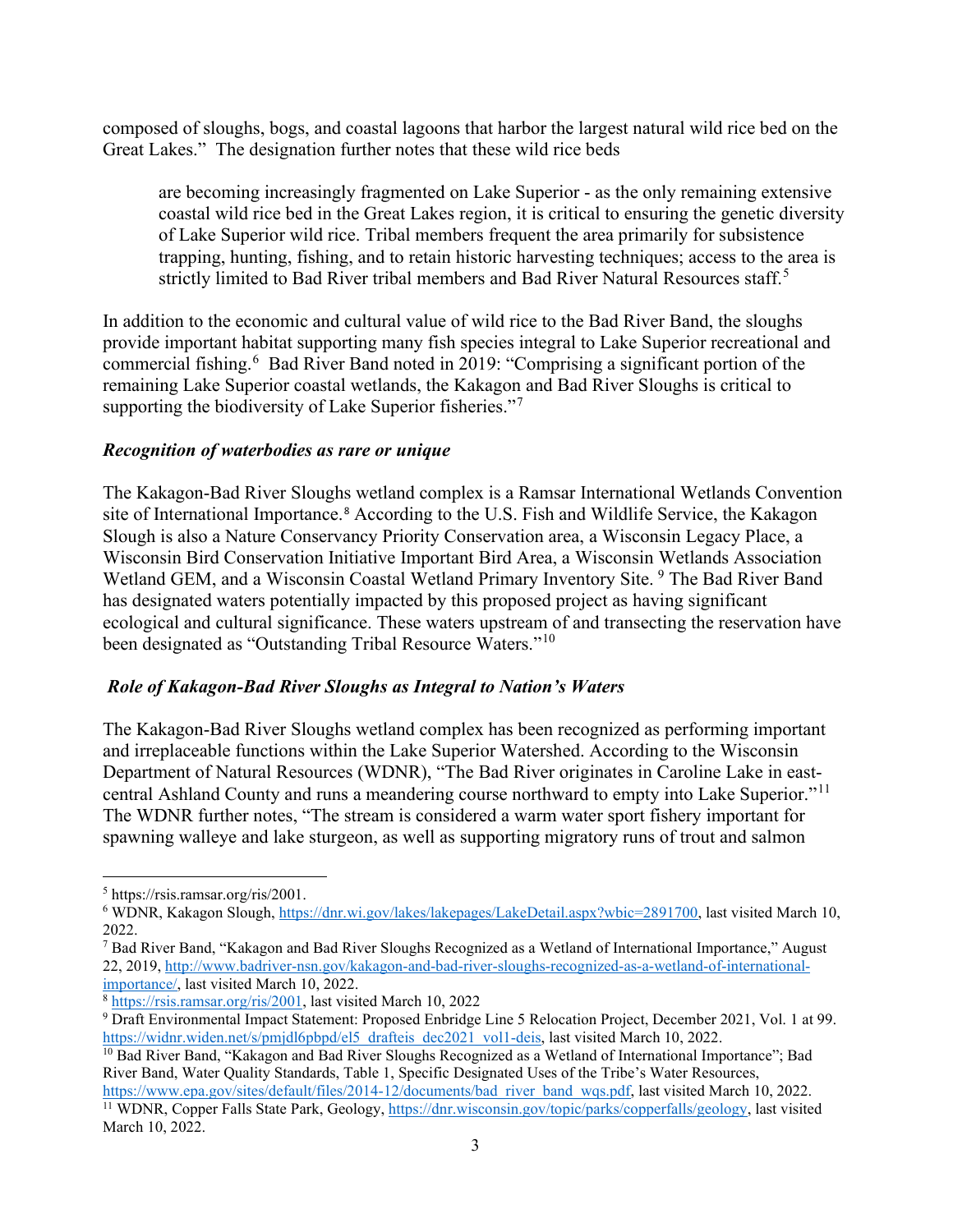species. Other fish found in the lower portion of the river include muskellunge, northern pike, rock bass, pumpkinseeds, bullheads, black crappies, smallmouth bass and yellow perch."[12](#page-3-0) Based on information contained in the Application and the WDNR draft Environmental Impact Statement (DEIS), conducted in compliance with the Wisconsin Environmental Policy Act (WEPA)<sup>[13](#page-3-1),</sup> EPA has concerns that the introduction of excess sediment, fuels, lubricants, and drilling fluids associated with the 72 federally jurisdictional waterbody crossings, as currently proposed in the WI LR5 project, could enter the Bad River and Kakagon-Bad River Sloughs through the connected tributary streams, and may permanently and negatively impact water quality, aquatic life, and native habitat.<sup>[14](#page-3-2)</sup>

Marengo River, a tributary to the Bad River, along with Trout Brook Creek are listed on the 303(d) list in Wisconsin as impaired for fecal coliform.<sup>[15](#page-3-3)</sup> The Bad River Watershed Association's management plan for the Marengo River employs a management strategy, called "slow the flow" that recognizes that "reducing the volume and velocity of runoff to streams is critical to improving watershed health.<sup>16</sup> Bay City Creek (which flows directly to Lake Superior) is listed on the Wisconsin CWA section 303(d) list as impaired for phosphorus.<sup>[17](#page-3-5)</sup>

EPA believes that the Kakagon-Bad River Sloughs and the Bad River are especially vulnerable to adverse impacts from the proposed project because several waters with a nexus to this watershed are already impaired and/or are susceptible to receiving high loads of sediment. Consistent with the provisions of the 1992 CWA Section 404(q) Memorandum of Agreement between the EPA and Department of the Army, Part IV paragraph 3(a), and for the reasons provided below, EPA believes the proposed project may have "substantial and unacceptable adverse impacts" on the Kakagon-Bad River Sloughs wetland complex and the Bad River, as ARNIs.

## **CWA 404 (b)(1) Guidelines, 40 C.F.R.** § **230.10 (a)**

Fundamental to the CWA Section  $404(b)(1)$  Guidelines (Guidelines), 40 C.F.R. § 230.10(a), is that no discharge of dredged or fill material may be permitted if a practicable alternative to the proposed discharge exists that would have a less adverse impact on the aquatic environment. Based on our review of the Application, EPA believes there may be practicable alternatives to avoid and minimize impacts through revisions to the proposed pipeline installation plans that have not been fully evaluated. Such alternatives would include for all waterbodies, the use of trenchless

<span id="page-3-2"></span>[https://widnr.widen.net/s/pmjdl6pbpd/el5\\_drafteis\\_dec2021\\_vol1-deis,](https://widnr.widen.net/s/pmjdl6pbpd/el5_drafteis_dec2021_vol1-deis) last visited March 10, 2022 <sup>14</sup> Draft Environmental Impact Statement: Proposed Enbridge Line 5 Relocation Project, December 2021, Vol. 1 at 199. [https://widnr.widen.net/s/pmjdl6pbpd/el5\\_drafteis\\_dec2021\\_vol1-deis,](https://widnr.widen.net/s/pmjdl6pbpd/el5_drafteis_dec2021_vol1-deis) last visited March 10, 2022.

<span id="page-3-3"></span><sup>15</sup> See U.S. EPA, How's My Waterway, Marengo River [https://mywaterway.epa.gov/waterbody](https://mywaterway.epa.gov/waterbody-report/WIDNR/WI10008273/2020)[report/WIDNR/WI10008273/2020;](https://mywaterway.epa.gov/waterbody-report/WIDNR/WI10008273/2020) Trout Brook, [https://mywaterway.epa.gov/waterbody](https://mywaterway.epa.gov/waterbody-report/WIDNR/WI10005887/2020)[report/WIDNR/WI10005887/2020\)](https://mywaterway.epa.gov/waterbody-report/WIDNR/WI10005887/2020), last visited March 10, 2022.

<span id="page-3-0"></span><sup>&</sup>lt;sup>12</sup> WDNR, Water Detail, Bad River, Lower Bad River, Upper Bad River,

[https://dnr.wi.gov/water/waterDetail.aspx?WBIC=2891900,](https://dnr.wi.gov/water/waterDetail.aspx?WBIC=2891900) last visited March 10, 2022.

<span id="page-3-1"></span><sup>&</sup>lt;sup>13</sup> This WDNR DEIS was prepared under the Wisconsin Environmental Policy Act; see Draft Environmental Impact Statement: Proposed Enbridge Line 5 Relocation Project, December 2021, Vol. 1 at

<span id="page-3-4"></span><sup>&</sup>lt;sup>16</sup> See WDNR, Nonpoint Pollution Webpage, Bad River Watershed Association, Marengo River Watershed Partnership Project, Watershed Action Plan, [https://dnr.wi.gov/topic/nonpoint/documents/9kep/Marengo\\_Watershed-Plan.pdf,](https://dnr.wi.gov/topic/nonpoint/documents/9kep/Marengo_Watershed-Plan.pdf) last visited March 10, 2022.

<span id="page-3-5"></span><sup>17</sup> See U.S. EPA, How's My Waterway, Bay City Creek, [https://mywaterway.epa.gov/waterbody](https://mywaterway.epa.gov/waterbody-report/WIDNR/WI6936105/2020)[report/WIDNR/WI6936105/2020\)](https://mywaterway.epa.gov/waterbody-report/WIDNR/WI6936105/2020), last visited March 10, 2022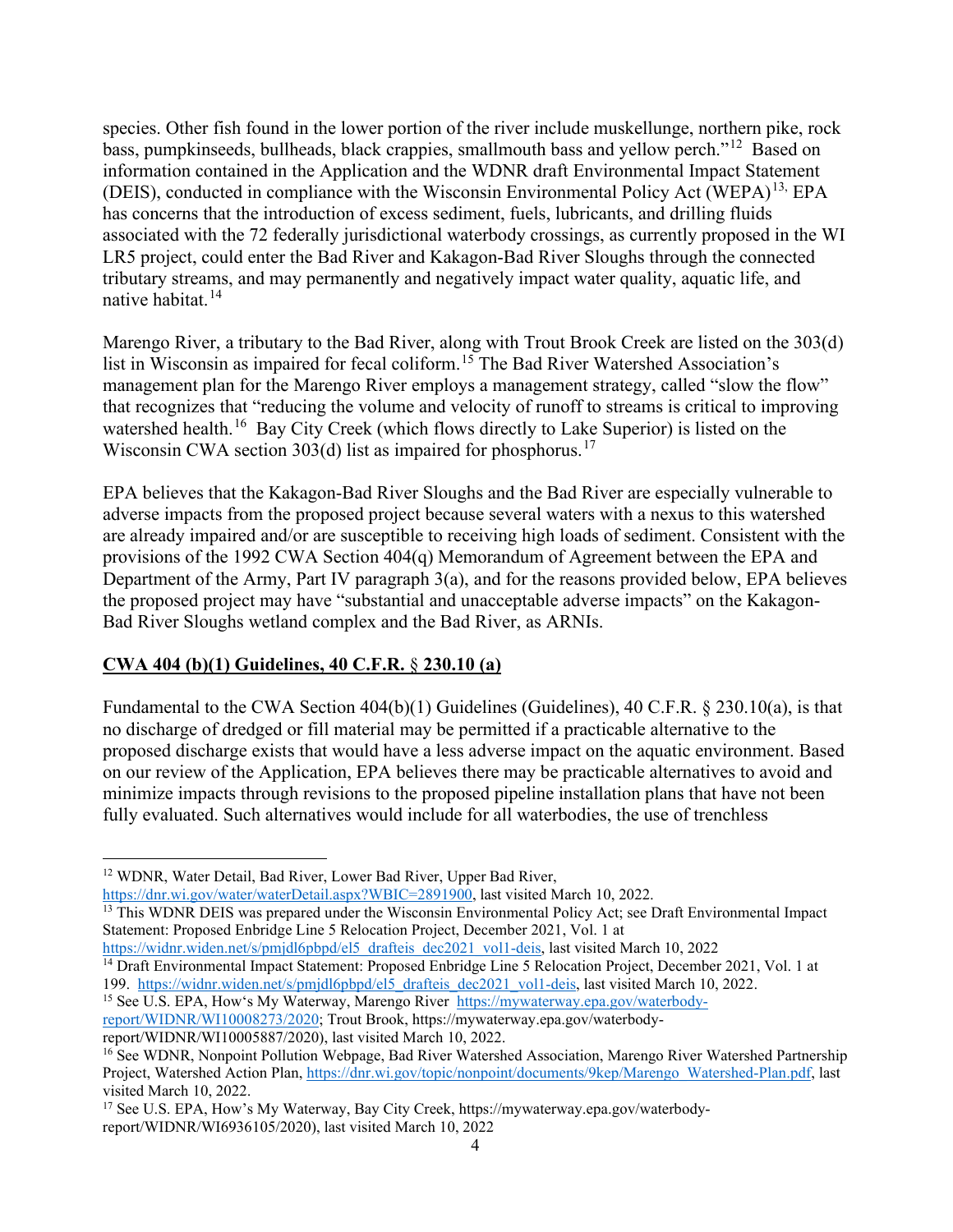waterbody crossings which do not require disturbing streambeds; this alternative would be especially important to evaluate for waterbodies that provide important ecological functions to the watersheds (e.g., trout streams, cold water streams). Waterbodies with ecologically important functions include: Beartrap Creek, Camp Four Creek, Feldcher Creek, tributaries of the Marengo River, Brunsweiler River, Trout Brook, Silver Creek, Krause Creek, Bad River, Gehrman Creek, and Vaughn Creek, all of which contribute to Kakagon-Bad River Sloughs. Additional geotechnical investigation on expanding the use of Horizontal Directional Drilling (HDD) should be explored to further reduce the potential of sedimentation impacts. We also recommend consideration of additional measures to reduce crossing-related impacts to project area waterbodies and wetlands, including, but not limited to: further minimizing the width of the Right of Way (ROW) in wetland and waterbody areas; using bio-engineering techniques, such as living-shoreline type features instead of riprap along with constructed features instead of riprap, at all waterbody crossing restorations; and water-inflated cofferdams where damming may be necessary to divert flow.

We request that the Corps evaluate the recommendations provided in the enclosure to determine whether modifications to the proposed pipeline installation plan can be made to avoid and minimize aquatic resource impacts to the maximum extent practicable. We look forward to continuing to work with you in identifying practical alternatives to reduce the environmental impacts of the project as currently proposed.

## **CWA 404 (b)(1) Guidelines, 40 C.F.R.** §§ **230.10 (b) and 230.10 (c)**

The Guidelines state that a discharge of dredged or fill material may not be permitted if it causes or contributes to violations of applicable water quality standards and no discharge should be allowed if it will cause or contribute to significant degradation of WOTUS. EPA believes that the proposed impact of the project to 101.08 acres of 534 wetlands along the proposed route and the construction of 72 federally jurisdictional waterbody crossings may have "substantial and unacceptable adverse effects" through the permanent and temporary diminishment of wetland and waterbody functions.

The Marengo River (a tributary to the Bad River) along with Trout Brook Creek are listed on the 303(d) list in Wisconsin as impaired for fecal coliform. Bay City Creek (which flows directly to Lake Superior) is listed on the 303(d) list in Wisconsin as impaired for Phosphorus. Lake Superior is listed on the CWA 303(d) list in Wisconsin as impaired for mercury and PCBs. EPA has concerns that proposed additional impacts to these aquatic resources and contributing waterbodies within the project area would exacerbate their already stressed condition and lead to further degradation. Bay City Creek is considered a Coldwater, Cool-Cold Headwater, Macroinvertebrate stream per the State of Wisconsin's Natural Community Determinations.<sup>[18](#page-4-0)</sup> If the excess sediment causes a rise in water temperature, it could have an adverse impact through changes to the macroinvertebrate population that can strive in the stream. Excess sedimentation can affect Lake Superior Basin streams by potentially smothering important fish spawning areas for species such as brook trout and lake sturgeon and by altering stream hydrologic function that

<span id="page-4-0"></span><sup>18</sup> WDNR, Water Detail, Bay City Creek, Fish Creek Watershed,

[https://dnr.wi.gov/water/waterDetail.aspx?key=17627,](https://dnr.wi.gov/water/waterDetail.aspx?key=17627) last visited 3/11/22.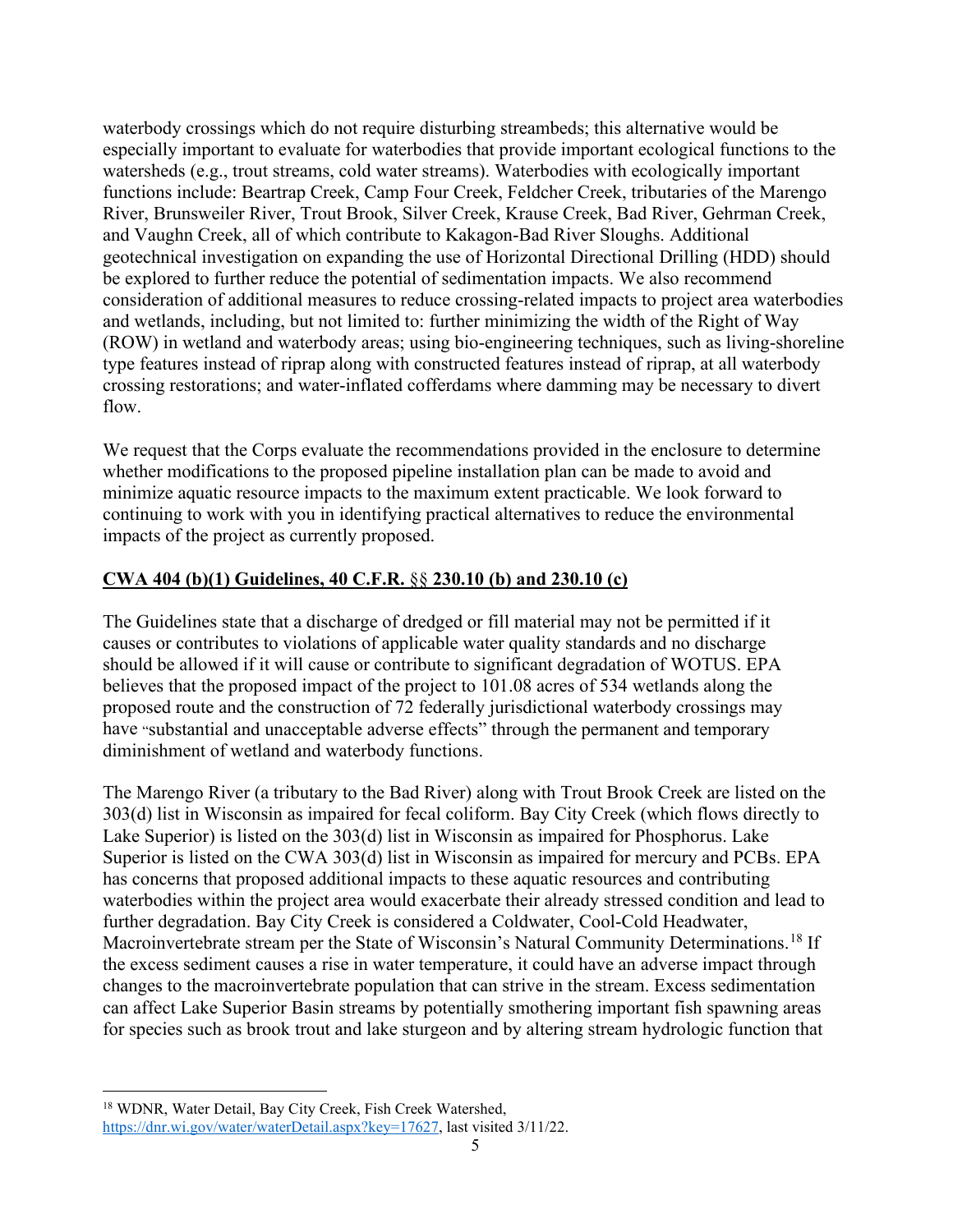contributes to habitat degradation and can reduce a stream's ability to buffer effects from extreme flood events.

During pipeline installation, sediment concentrations and load rates can increase significantly compared to the baseline condition. Increased erosion and transport of sediments and other pollutants associated with pipeline installation can alter the flow rate of stream channels downstream, transport chemicals downstream, and adversely affect downstream aquatic ecosystems. Therefore, we recommend that the Corps require a monitoring plan to conduct biological and water quality sampling before construction, during construction and after construction until the site stabilizes, as part of a revised Application. Compliance with the monitoring plan should be included as a condition of CWA section 404 permit for this project. We also recommend that a condition be included that requires the permittee to develop a corrective action plan as part of their monitoring program, to address potential local and downstream impacts to aquatic communities from the pipeline installation and maintenance. We would like to continue working with you on these and other effective measures to better ensure protection of water quality, consistent with the Guidelines.

### **CWA 404 (b)(1) Guidelines 40 C.F.R.** § **230.10(d)**

Based on the information included with the Application, EPA is concerned that the mitigation proposed in the Application may not adequately compensate for the direct, cumulative, and temporal impacts to aquatic resources. EPA recommends the Applicant revise the proposed wetland mitigation plan to include a scientifically-based rationale for the mitigation ratios proposed. Further, we recommend that the Corps require a formal compensatory mitigation/waterbody restoration plan for impacts at all 72 federally jurisdictional waterbody crossings. Requiring this specificity in plans for compensatory mitigation/waterbody restoration will ensure adequate mitigation for all impacts to waterbodies to offset any potential functional losses and ensure consistency with the Guidelines. Additional detailed comments and recommendations on proposed mitigation are provided in Enclosure 1.

## **Next Steps**

EPA appreciates the opportunity to comment on this Application and remains committed to continuing to work collaboratively with the Corps and the Applicant to address identified concerns. The intent of this letter is to continue coordination and communication between the St. Paul Corps District (Corps) and EPA Region 5 and provide a means to resolve any concerns about the project's ability to demonstrate compliance with the CWA Section 404(b)(1) Guidelines. EPA understands that the Corps will continue to analyze this project under the National Environmental Policy Act (NEPA). EPA would welcome the opportunity to serve as a cooperating agency as the Corps prepares their NEPA document.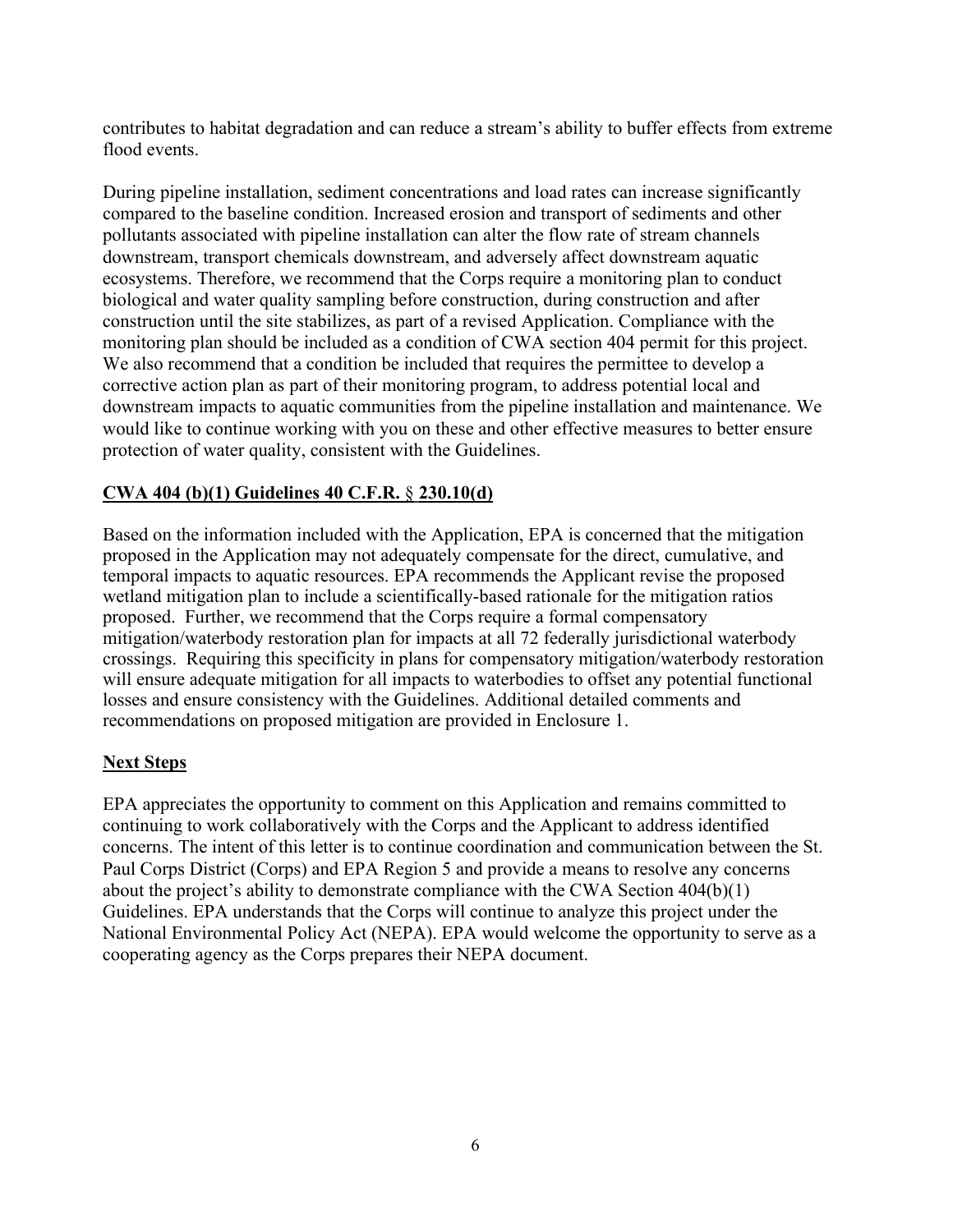I appreciate the attention that you and your staff have provided to this project. We welcome the opportunity to arrange a discussion of our comments. Should you have any questions, please do not hesitate to contact me directly by phone at (312) 886-6735 or by email at [fong.tera@epa.gov](mailto:fong.tera@epa.gov) or your staff contact Melissa Blankenship of my staff by phone at (312) 886- 9641 or by email at [blankenship.melissa@epa.gov](mailto:blankenship.melissa@epa.gov) with any questions.

Sincerely,

Digitally signed by TERA FONG Date: 2022.03.16 17:02:31 -05'00'

Tera L. Fong Division Director, Water Division

Enclosures

e-cc: Chad Konickson, Regulatory Branch Chief-St. Paul District Rebecca Graser, Deputy Division Chief-St. Paul District Bill Sande, Project Manager-St. Paul District Ben Callan, Chief-Integration Services Section, Wisconsin DNR Catherine Chavers, Chairwoman-Bois Forte Band of Chippewa Kevin Dupuis, Chairman-Fond du Lac Band of Chippewa Robert Deschampe, Chairman-Grand Portage Band of Chippewa Faron Jackson, Sr., Chairman-Leech Lake Band of Ojibwe Robert L. Larsen, President-Lower Sioux Indian Community Melanie Benjamin, Chief Executive Officer-Mille Lacs Band of Ojibwe Catherine Chavers, President-Minnesota Chippewa Tribe Johnny Johnson, President-Prairie Island Indian Community Darrell Seki, Sr., Chairman-Red Lake Band of Chippewa Keith B. Anderson, Chairman-Shakopee Mdewakanton Sioux Community Sara Dobesh, Coordinator- Shakopee Mdewakanton Sioux Community Kevin Jensvold, Chairman-Upper Sioux Indian Community Michael Fairbanks, Chairman-White Earth Band of Chippewa Michael Wiggins, Chairman-Bad Rive Band of Lake Superior Cheippewa Ned Daniels, Jr., Chairman-Forest County Potawatomi Community Marlon WhiteEagle, President-Ho-Chunk Nation Louis Taylor, Sr., Chairman-Lac Courte Oreilles Band of Lake Superior Chippewa John Johnson, President-Lac du Flambeau Band of Lake Superior Chippewa Ronald Corn, Sr., Chairman-Menominee Indian Tribe of Wisconsin Tehassi Hill, Jr., Chairman-Oneida Nation of Wisconsin Christopher Boyd, Chairman-Red Cliff Band of Lake Superior Chippewa Robert VanZile, Chairman-Sokaogon Chippewa Community William Reynolds, Chairman-St. Croix Chippewa Indians of Wisconsin Shannon Holsey, President-Stockbridge-Munsee Community Whitney Gravelle, Chairwoman-Bay Mills Indian Community David M. Arroyo, Chairman-Grand Traverse Band of Ottawa and Chippewa Indians Kenneth Meshigaud, Chairman-Hannahville Indian Community John L. Lufkins, Executive Director-Inter-Tribal Council of Michigan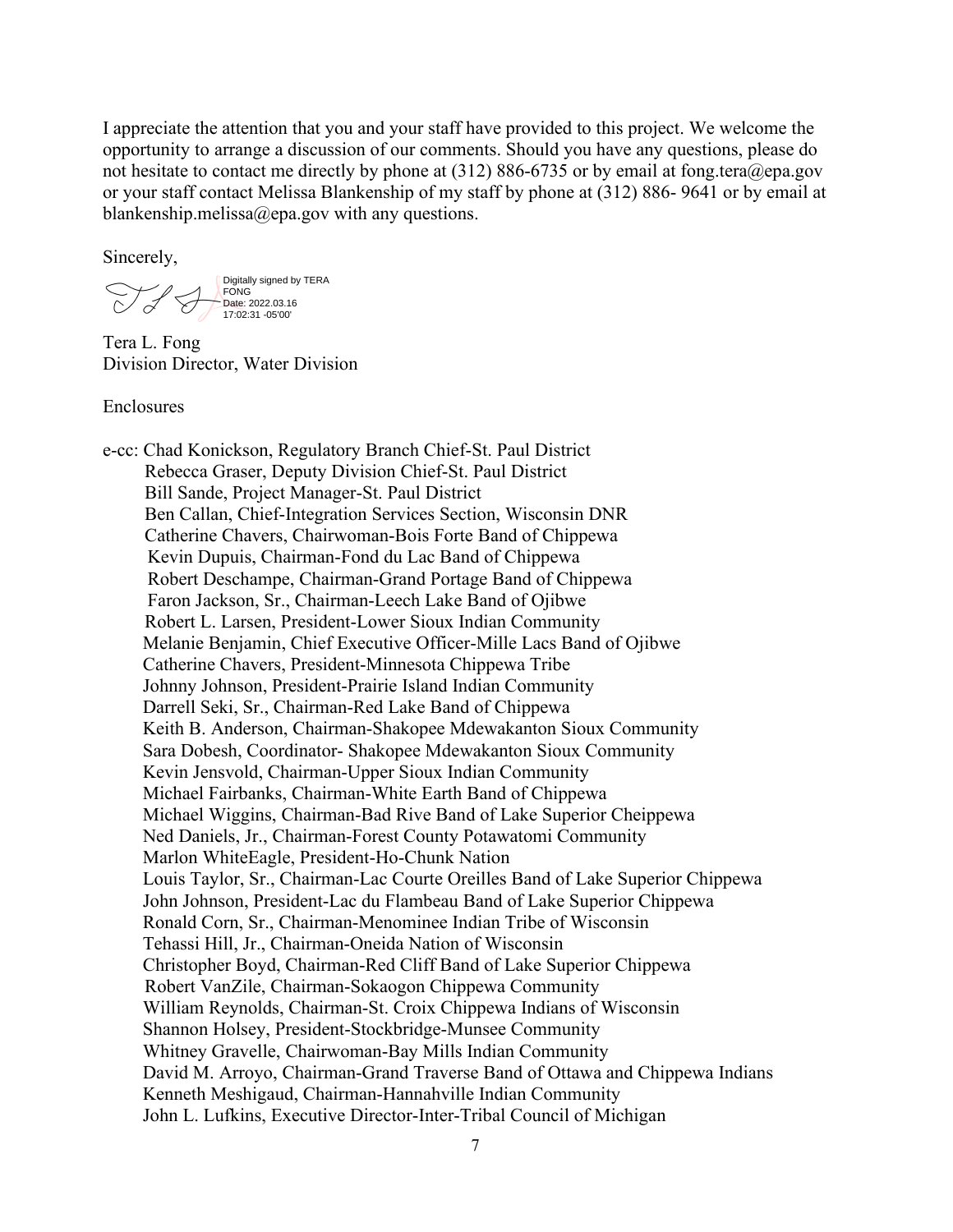James Williams, Chairman-Lac Vieux Desert Band of Lake Superior Chippewa Larry Romanelli, Ogema-Little River Band of Ottawa Indians Regina Gasco-Bentley, Chairwoman-Little Traverse Bay Bands of Odawa Indians Bob Peters, Chairman-Match-E-Be-Nash-She-Wish (Gun Lake) Band of Pottawatomi Jamie Stuck, Chairman-Nottawaseppi Huron Band of the Potawatomi Rebecca Richards, Chairwoman-Pokagon Band of Potawatomi Theresa Jackson, Chief-Saginaw Chippewa Indian Tribe Aaron A. Payment, Chairman-Sault Ste. Marie Tribe of Chippewa Indians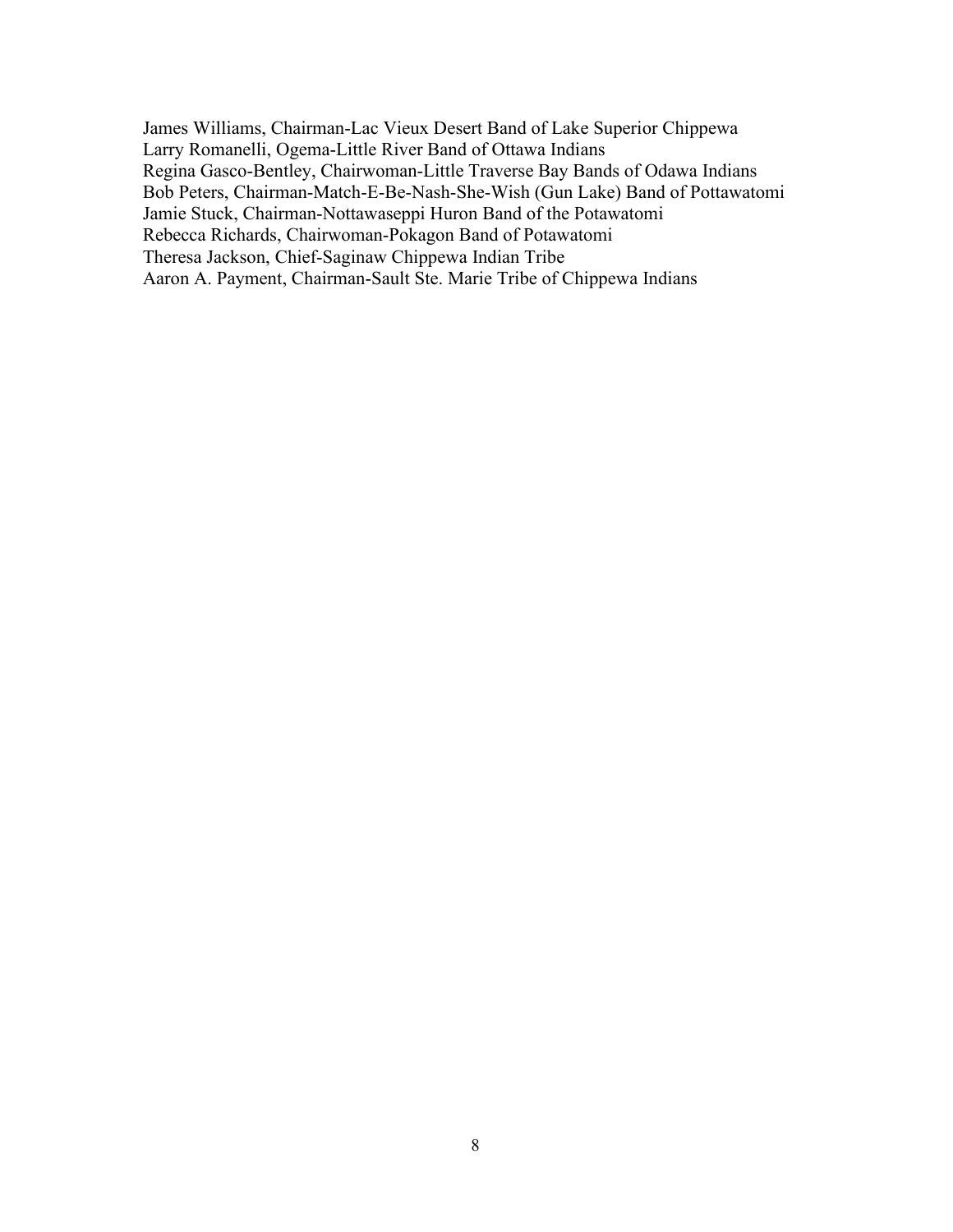## **Enclosure 1-Detailed EPA comments on the Section 404 Permit Application for the Enbridge Line 5 Wisconsin Relocation Project**

# **1. Project Background and Summary**

The Applicant, Enbridge, is proposing the permanent discharge of fill material into 0.02 acres of Waters of the United States (WOTUS), and temporary discharges of fill material into 101.08 acres of wetlands and 0.2 acres of non-wetland WOTUS associated with the construction of the Enbridge Line 5 Wisconsin segment relocation project (WI LR5). Enbridge plans to construct 72 pipeline crossings through federally jurisdictional waterbodies and impact 534 wetlands along the proposed route. The project would replace 20 miles of existing pipeline, including 12 miles of existing pipeline within the Bad River Indian Reservation (reservation), with approximately 41 miles of new pipeline routed around the exterior of the Reservation. In addition, the Applicant proposes horizontal directional drilling (HDD) under the White River, a navigable WOTUS. Enbridge proposes to cease pipeline operation within the reservation once the proposed WI L5R pipe is in service.

The project would include impacts to the following 8-digit HUC watersheds:

- Bad-Montreal (HUC 04010302)
- Beartrap-Nemadji (HUC 04010301)

The following 12-digit HUC subwatersheds fall within the project area and are upstream of and transect the Bad River Reservation:

- Fish Creek Frontal Chequamegon Bay (HUC 040103011105)
- Beartrap Creek Frontal Chequamegon Bay (HUC 040103011101)
- Deer Creek White River (HUC 040103020611)
- Meadow Creek (HUC 040103020610)
- Troutmere Creek-Marengo River (HUC 040103020404)
- Lower Brunsweiler River (HUC 040103020403)
- Marengo River (HUC 040103020405)
- Hardscrabble Creek Bad River (HUC 040103020305)
- Lower Tyler Forks (HUC 040103020203)
- Potato River (HUC 040103020506)
- Vaughn Creek (HUC 040103020505)
- Devils Creeks Bad River (HUC 040103020304)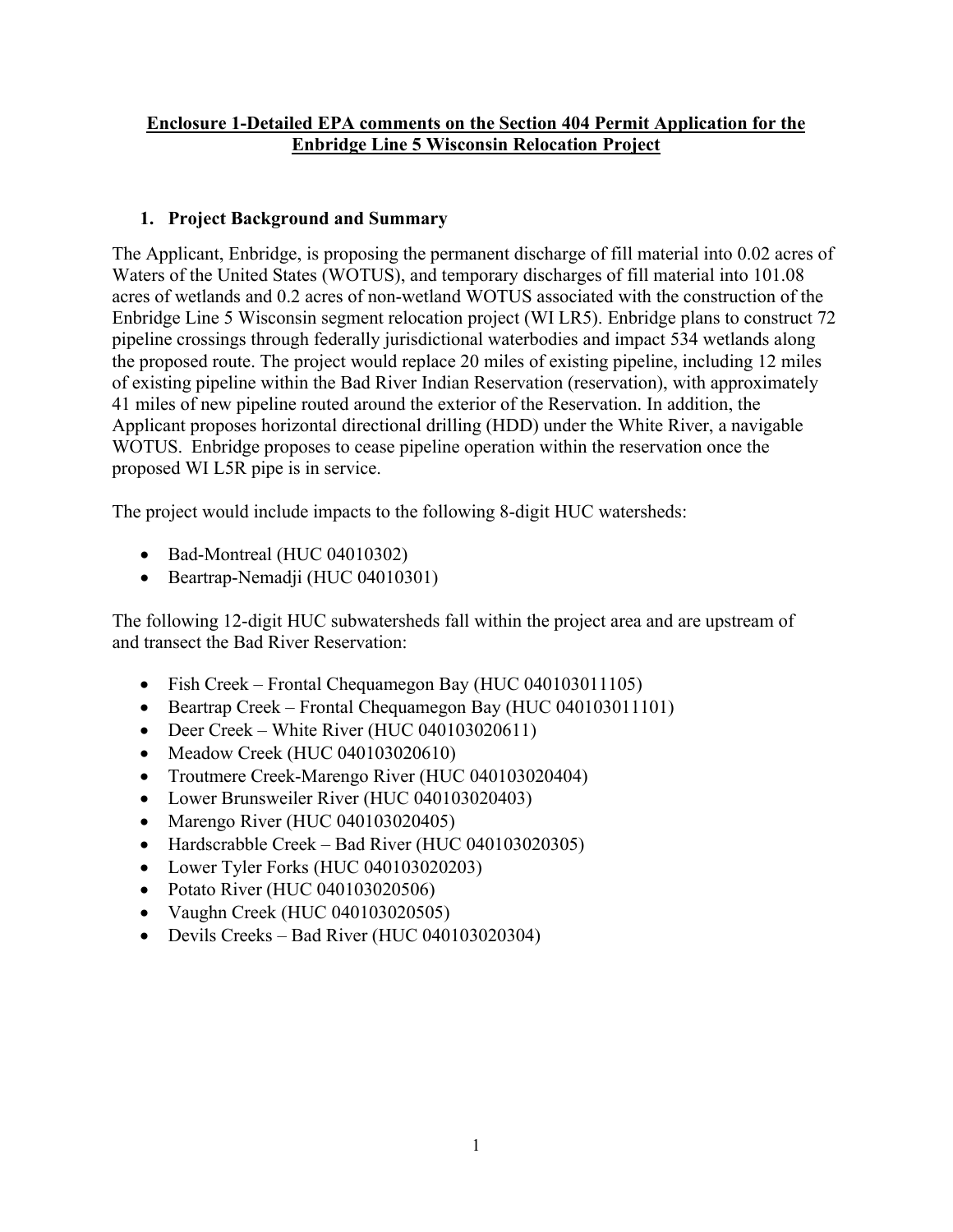EPA's longstanding position regarding the importance of tributary streams has been that

Scientific literature unequivocally demonstrates that streams, individually or cumulatively, exert a strong influence on the integrity of downstream waters. All tributary streams, including perennial, intermittent, and ephemeral streams, are physically, chemically, and biologically connected to downstream rivers via channels and associated alluvial deposits where water and other materials are concentrated, mixed, transformed, and transported. <sup>[19](#page-9-0)</sup>

Wetlands provide numerous functions that benefit downstream water quality. These functions include storage of floodwater, recharge of ground water that sustains baseflow, retention and transformation of nutrients, metals, and pesticides, and export of organisms or reproductive propagules to downstream waters. Wetlands can be connected to downstream waters through surface-water, shallow subsurface-water, and groundwater flows and through biological and chemical connections.[20](#page-9-1)

## **2. The Proposed Project will Impact Aquatic Resources of National Importance**

EPA believes the WI LR5 may have "substantial and unacceptable adverse impacts" on the Kakagon-Bad River Sloughs and the Bad River, aquatic resources of national importance (ARNIs). In addition to the discussion in our cover letter, EPA notes that watersheds impacted by this proposed project include international, national, tribal, and state-designated areas of importance.

The proposed project route would cross the White River, Billy Creek, and the Bad River. These waters enter Lake Superior through the Bad River Slough. Specifically, the White River enters the Bad River Slough approximately 26.3 river miles from the project site. The proposed route also crosses Beartrap Creek which enters Lake Superior through the Kakagon Slough, approximately 19 river miles downstream from the project site. The Kakagon-Bad River Sloughs wetland complex is a Ramsar International Wetlands Convention site of international importance and a National Landmark.<sup>[21](#page-9-2)</sup> According to the U.S. Fish and Wildlife Service, the Kakagon Slough is also a Nature Conservancy Priority Conservation area, a Wisconsin Legacy Place, a Wisconsin Bird Conservation Initiative Important Bird Area, a Wisconsin Wetlands Association Wetland GEM, and a Wisconsin Coastal Wetland Primary Inventory Site.<sup>[22](#page-9-3)</sup>

Wetlands that may be indirectly impacted by WI LR5 are habitat for several rare plants and animals. The project is situated upstream of a wetland complex that comprises more than 16,000 acres of diverse wetland habitats that support numerous species of rare plants and animals.<sup>[23](#page-9-4)</sup>

<span id="page-9-0"></span><sup>&</sup>lt;sup>19</sup> U.S. Environmental Protection Agency, "Connectivity of Streams and Wetlands to Downstream Waters: A Review & Synthesis of the Scientific Evidence." EPA/600/R-14/475F (2015).

<span id="page-9-1"></span><sup>&</sup>lt;sup>20</sup> EPA, "Connectivity of Streams and Wetlands to Downstream Waters: A Review & Synthesis of the Scientific Evidence."

<span id="page-9-2"></span><sup>21</sup> [https://rsis.ramsar.org/ris/2001,](https://rsis.ramsar.org/ris/2001) last visited March 10, 2022

<span id="page-9-3"></span><sup>&</sup>lt;sup>22</sup> Draft Environmental Impact Statement: Proposed Enbridge Line 5 Relocation Project, December 2021, Vol. 1 at 99. https://widnr.widen.net/s/pmjdl6pbpd/el5<sup>drafteis\_dec2021\_vol1-deis, last visited March 10, 2022.</sup>

<span id="page-9-4"></span><sup>&</sup>lt;sup>23</sup> <https://www.wisconsinwetlands.org/wp-content/uploads/2015/06/Kakagon-Bad-River-Sloughs.pdf>, last visited March 10, 2022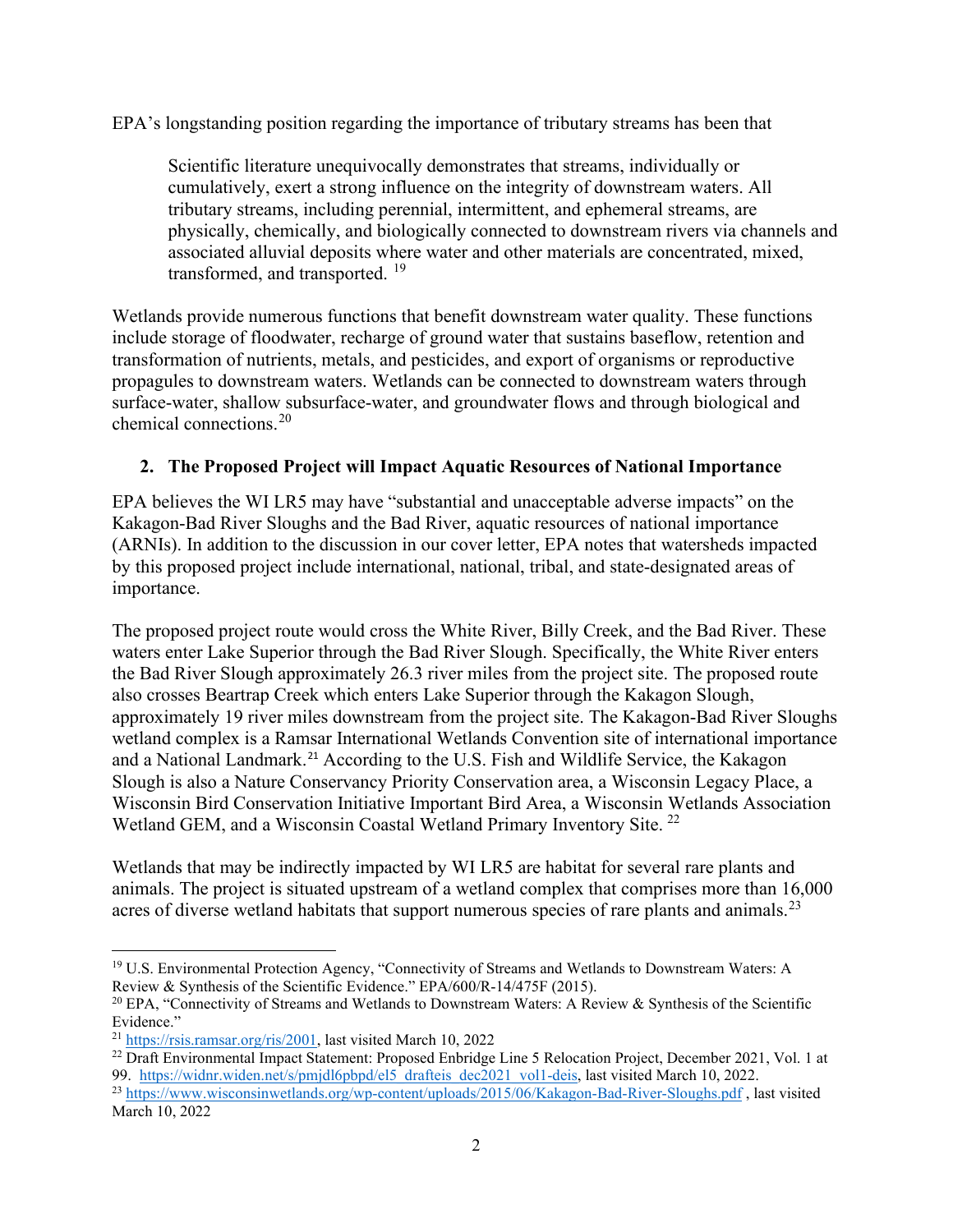According to the Ramsar International Convention on Wetlands webpage outlining the designation of the Kakagon and Bad River Sloughs as Wetlands of International Importance:

The endangered Gray Wolf (*Canis lupus*) and threatened Canada Lynx (*Lynx Canadensis*) are two rare and elusive species known to inhabit the site. It provides necessary and rare feeding, resting, and nesting habitat for both migrating and local populations of birds, and one of the two remaining sites for the endangered Piping Plover (*Charadrius melodus*) is located immediately to the north at Long Island. The site also protects wild rice beds that are becoming increasingly fragmented on Lake Superior - as the only remaining extensive coastal wild rice bed in the Great Lakes region, it is critical to ensuring the genetic diversity of Lake Superior wild rice.  $24$ 

Based on the Application and the Wisconsin Environmental Policy Act (WEPA) Draft Environmental Impact Statement (DEIS) prepared by the Wisconsin Department of Natural Resources (WDNR), EPA believes that sediment laden runoff from the WI LR5 project could enter the sloughs through the connected tributary streams, and may permanently and negatively impact water quality, aquatic life, and native habitat.<sup>[25](#page-10-1)</sup>

According to the WDNR, "The Bad River originates in Caroline Lake in east-central Ashland County and runs a meandering course northward to empty into Lake Superior."[26](#page-10-2) The WDNR further notes, "The stream is considered a warm water sport fishery important for spawning walleye and lake sturgeon, as well as supporting migratory runs of trout and salmon species. Other fish found in the lower portion of the river include muskellunge, northern pike, rock bass, pumpkinseeds, bullheads, black crappies, smallmouth bass and yellow perch."[27](#page-10-3)

Copper Falls State Park (Copper Falls) is owned by the WDNR and was designated a State Natural Area in 2003.<sup>[28](#page-10-4)</sup> Bad River enters the park approximately one river mile downstream of the closest proposed pipeline crossing of Bad River. According to the WDNR, Copper Falls landscape includes northern dry and dry-mesic forest along the shores of the Bad River. On the low terraces of the river are two oxbows, that support dry-mesic forest dominated by large white pine, sugar maple, red maple, and white ash. Other trees include hemlock, white cedar, paper birch, red oak, balsam fir, and white spruce. The understory is diverse because of the variation in topography. The steep slope along the west side of the river supports a sugar maple-hemlock forest, which has not been disturbed since at least 1916.[29](#page-10-5) "There are 8.5 miles of river in the

<span id="page-10-0"></span><sup>24</sup> [https://rsis.ramsar.org/ris/2001,](https://rsis.ramsar.org/ris/2001) last visited March 10, 2022.

<span id="page-10-1"></span><sup>&</sup>lt;sup>25</sup> Draft Environmental Impact Statement: Proposed Enbridge Line 5 Relocation Project, December 2021, Vol. 1 at 199. [https://widnr.widen.net/s/pmjdl6pbpd/el5\\_drafteis\\_dec2021\\_vol1-deis,](https://widnr.widen.net/s/pmjdl6pbpd/el5_drafteis_dec2021_vol1-deis) last visited March 10, 2022. <sup>26</sup> WDNR, Copper Falls State Park, Geology[, https://dnr.wisconsin.gov/topic/parks/copperfalls/geology,](https://dnr.wisconsin.gov/topic/parks/copperfalls/geology) last visited

<span id="page-10-2"></span>March 10, 2022.

<span id="page-10-3"></span><sup>27</sup> WDNR, Water Detail, Bad River, Lower Bad River, Upper Bad River,

[https://dnr.wi.gov/water/waterDetail.aspx?WBIC=2891900,](https://dnr.wi.gov/water/waterDetail.aspx?WBIC=2891900) last visited March 10, 2022.

<span id="page-10-4"></span><sup>&</sup>lt;sup>28</sup> WDNR, Wisconsin State Natural Areas Program, Copper Falls,

[https://dnr.wi.gov/topic/Lands/naturalareas/index.asp?SNA=399,](https://dnr.wi.gov/topic/Lands/naturalareas/index.asp?SNA=399) last visited March 10, 2022 (hereafter WDRN, Copper Falls Website).

<span id="page-10-5"></span><sup>&</sup>lt;sup>29</sup> See WDNR, Copper Falls Website, [https://dnr.wi.gov/topic/Lands/naturalareas/index.asp?SNA=399,](https://dnr.wi.gov/topic/Lands/naturalareas/index.asp?SNA=399) last visited March 10, 2022.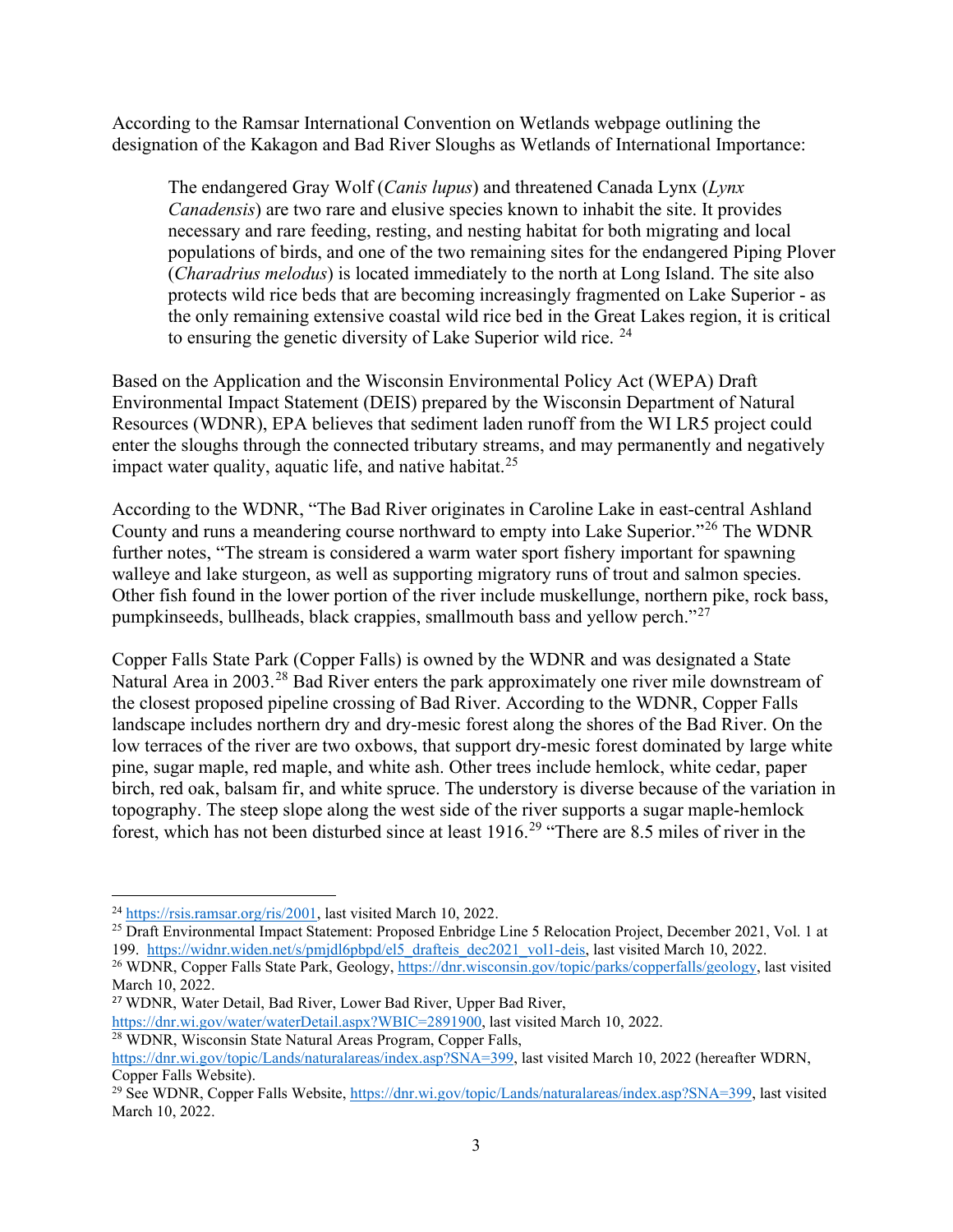park. One-half mile of river is closed to public access due to its high erosion potential and its value as a unique scenic resource for future generations."<sup>[30](#page-11-0)</sup>

#### *Bad River Band Outstanding Tribal Resource Waters and Outstanding Resource Waters*

The Bad River Band has designated waters potentially impacted by this proposed project as having significant ecological and cultural significance. These waters upstream of and transecting the reservation have been designated as "Outstanding Tribal Resource Waters."[31](#page-11-1) They would be crossed using the wet trench or dry crossing pipeline installation methods and include the Potato River and the Bad River.

Surface waters of the reservation that are identified as high quality and constitute a significantly important cultural and ecological resource are designated as Outstanding Tribal Resource Waters (Chi minosingbii) and are roughly equivalent to EPA's regulatory definition of Tier 3 waters under the Agency's antidegradation policy. These waters are recognized as being largely pristine and important for the cultivation of wild rice or the spawning of lake sturgeon, or have other special resource values, and, therefore, that water quality shall be maintained and protected in all cases without degradation. New or increased discharges will not be permitted. [32](#page-11-2) 

The Bad River Band has designated waters potentially impacted by this proposed project as being culturally important to the Tribe for the fisheries and ecosystems they support. Waters designated as "Outstanding Resource Waters" that would be crossed using the wet trench or dry crossing pipeline installation method include tributaries of the Marengo River, Bear Trap Creek, Tyler Forks Creek, Brunsweiler River, and Vaughn Creek. The Band's federally approved water quality standards provide:

Surface waters of the Reservation that are identified as high quality and culturally important to the Tribe for the fisheries and ecosystems they support are Outstanding Resource Waters (Chi minosibii) and could be described as roughly equivalent to EPA's regulatory definition of Tier 2.5 waters under the Agency's antidegradation policy. New or increased discharges may be permitted provided that the new or increased discharge does not result in a change in background conditions or negatively impact designated uses or existing uses; however, no new or increased discharges of Bioaccumulative Chemicals of Concern will be permitted. Where the quality of the water exceeds that necessary to support the designated use, that quality shall be maintained and protected, or improved, unless the Tribe finds, after full satisfaction of inter-governmental coordination and public participation provisions of the Tribe's continuing planning process that allowing lower water quality is necessary to accommodate important economic or social development in the area in which the waters are located. In allowing

<span id="page-11-0"></span><sup>30</sup> See WDNR, Copper Falls Website, [https://dnr.wisconsin.gov/topic/parks/copperfalls/geology,](https://dnr.wisconsin.gov/topic/parks/copperfalls/geology) last visited March 10, 2022.

<span id="page-11-1"></span><sup>&</sup>lt;sup>31</sup> U.S. EPA, Bad River Band of Lake Superior Chippewa, Water Quality Standards,

https://www.epa.gov/sites/default/files/2014-12/documents/bad\_river\_band\_wqs.pdf, Table 1, Specific Designated Uses of the Tribe's Water Resources, last visited March 10, 2022.

<span id="page-11-2"></span><sup>&</sup>lt;sup>32</sup> U.S. EPA, Bad River Band of Lake Superior Chippewa, Water Quality Standards, E.2.ii,

https://www.epa.gov/sites/default/files/2014-12/documents/bad\_river\_band\_wqs.pdf, last visited March 10, 2022.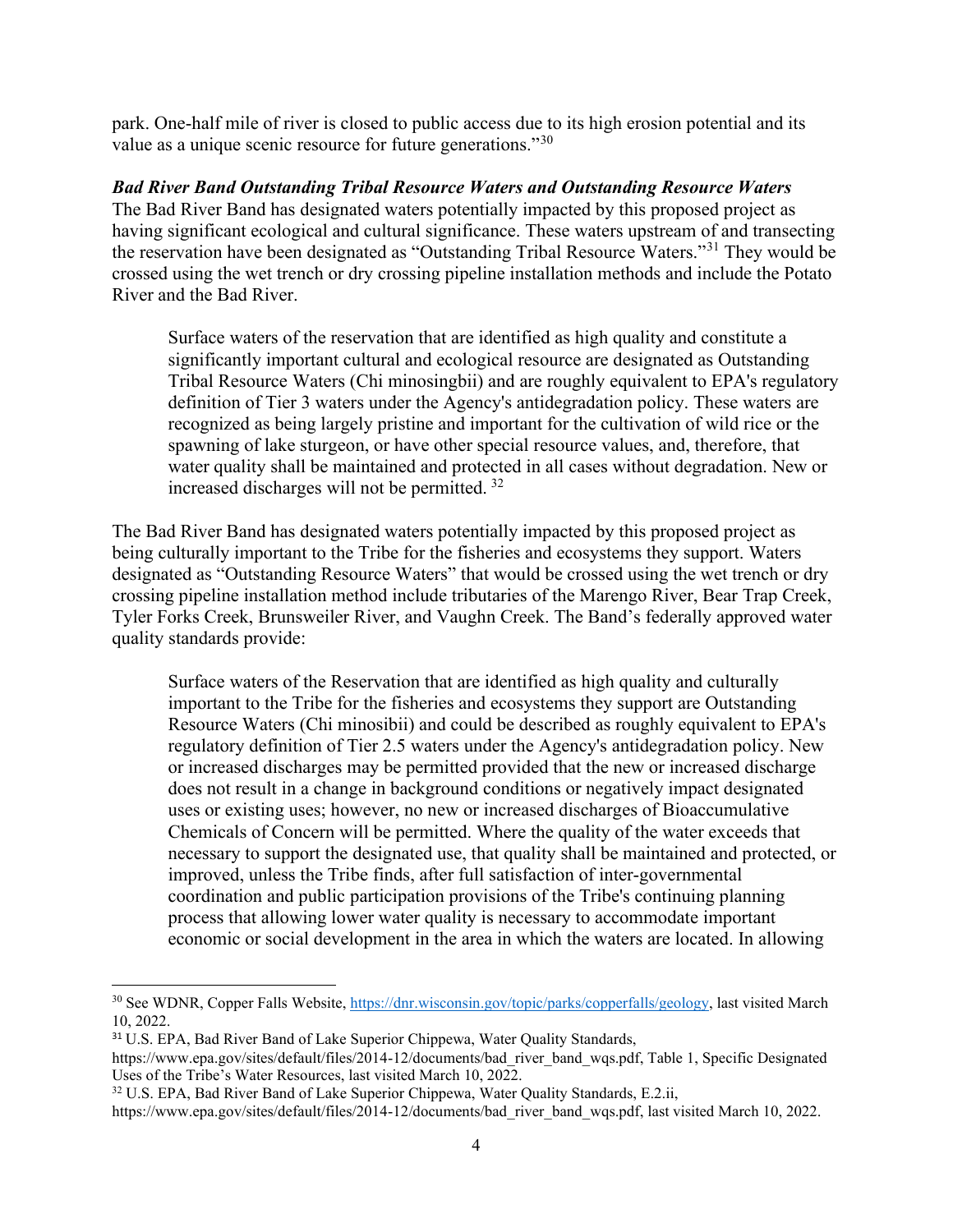such degradation or lower water quality, the Tribe shall assure water quality adequate to protect existing uses fully.  $33$ 

## *Wisconsin Outstanding Resource Waters and Exceptional Resource Waters*

Waters Wisconsin designated as "Outstanding Resource Waters" that would be crossed using the wet trench or dry crossing pipeline installation method include tributaries of the Brunsweiler River, Marengo River, Tyler Forks Creek, and the Potato River. According to Wisconsin's Water Quality Standards, waters designated as Outstanding Resource Waters may not be lowered in water quality.<sup>[34](#page-12-1)</sup>

Surface waters which provide valuable fisheries, hydrologically or geologically unique features, outstanding recreational opportunities, unique environmental settings, and which are not significantly impacted by human activities may be classified in Wisconsin as "Exceptional Resource Waters."[35](#page-12-2) Waters designated as Exceptional Resource Waters that will be crossed using the wet trench or dry crossing pipeline installation method include tributaries of the Bad River and Vaughn Creek. Waters designated as Exceptional Resource Waters that will be crossed using the HDD pipeline installation method include the White River.

## **3. Proposed Project Impacts and EPA Recommendations (40 C.F.R. §§ 230.10(c), 230.11)**

Based on our review of the Application, it does not currently include adequate characterization of the project's secondary effects. This has resulted in significant underestimation of the scope of proposed project impacts.

## *Direct Wetland Impacts (40 C.F.R. §§ 230.10(c), 230.11(a) and (b))*

According to the Application, once activities resulting in temporary discharges are completed, the Applicant proposes to allow 67.13 acres of wetlands (28.06 emergent, 32.76 forested, 6.30 scrub shrub) to revert to the original cover type. The remaining 33.95 acres of wetlands (originally forested (30.06) and scrub-shrub (3.89)) are proposed to be maintained as emergent wetland within the permanently maintained right-of-way:

Following construction, Enbridge would maintain the permanent 50-foot-wide [Right of Way] ROW clear of woody vegetation to conduct aerial inspections and facilitate access for maintenance. In areas where the pipeline was installed via HDD and direct bore methods, the permanent operational ROW would be reduced from 50 feet to 30 feet.<sup>[36](#page-12-3)</sup>

<span id="page-12-0"></span><sup>33</sup> U.S. EPA, Bad River Band of Lake Superior Chippewa, Water Quality Standards, [https://www.epa.gov/sites/default/files/2014-12/documents/bad\\_river\\_band\\_wqs.pdf,](https://www.epa.gov/sites/default/files/2014-12/documents/bad_river_band_wqs.pdf) last visited March 10, 2022. <sup>34</sup> Chapter 102: Water Quality Standards for Wisconsin Surface Waters,

<span id="page-12-2"></span><span id="page-12-1"></span>[https://www.epa.gov/sites/default/files/2014-12/documents/wiwqs-nr102.pdf.](https://www.epa.gov/sites/default/files/2014-12/documents/wiwqs-nr102.pdf) last visited March 10, 2022. <sup>35</sup> U.S. EPA, State of Wisconsin Water Quality Standards, [https://www.epa.gov/sites/default/files/2014-](https://www.epa.gov/sites/default/files/2014-12/documents/wiwqs-nr102.pdf) [12/documents/wiwqs-nr102.pdf,](https://www.epa.gov/sites/default/files/2014-12/documents/wiwqs-nr102.pdf) last visited March 10, 2022.

<span id="page-12-3"></span><sup>&</sup>lt;sup>36</sup> Draft Environmental Impact Statement: Proposed Enbridge Line 5 Relocation Project, December 2021, Vol. 1 at 22. [https://widnr.widen.net/s/pmjdl6pbpd/el5\\_drafteis\\_dec2021\\_vol1-deis,](https://widnr.widen.net/s/pmjdl6pbpd/el5_drafteis_dec2021_vol1-deis) last visited March 10, 2022.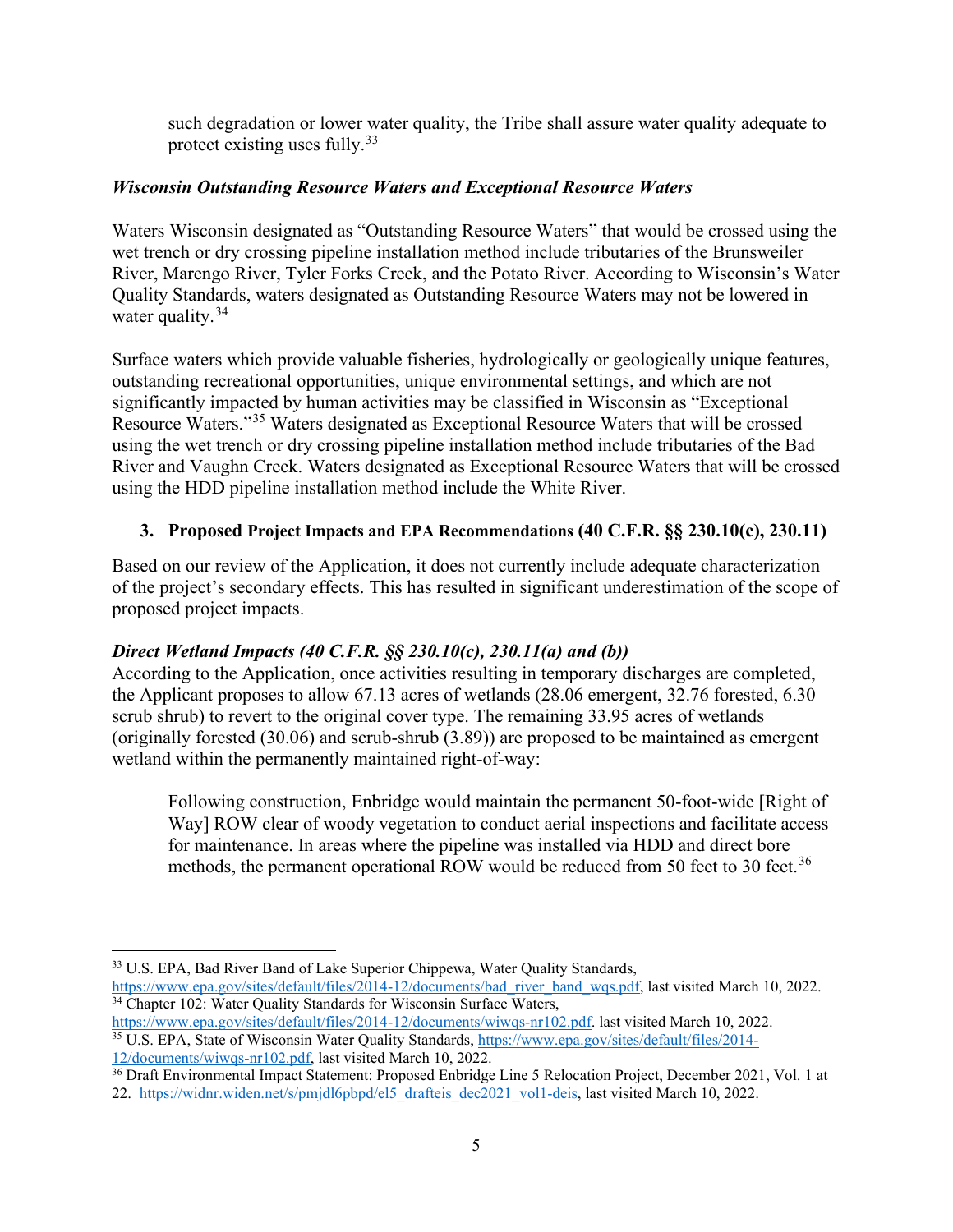**Recommendation:** Impacts to 33.95 acres of wetlands resulting in permanent conversion of forested and scrub-shrub wetlands to emergent wetlands should be considered as a permanent, not temporary impact, especially if the wetlands will be **permanently** maintained by the Applicant as emergent wetland within the right-of-way. We note additional comments below related to mitigation.

### *Direct Waterbody Impacts (40 C.F.R. §§ 230.10(c), 230.11(a) and (b))*

The open cut (wet trench) and dry crossing methods of pipeline crossings result in temporary discharges of fill material into waters of the United States (WOTUS) pursuant to Section 404 of the Clean Water Act. According to the Application, the regulated activities include temporary discharges into approximately 0.20 acres below the plane of the ordinary high-water mark as part of pipeline construction activities, including trench backfill and the placement of temporary dams. The Applicant estimated the anticipated volume impact for each waterbody crossing based on a standard trench width of 18 feet wide at the top, 6 feet wide at the bottom, and 7 feet deep. This estimation does not account for crossings that will be more or less than exactly perpendicular to the waterbody. EPA notes that the actual volume will be dependent on sitespecific conditions.

**Recommendation:** The Application should more accurately quantify and characterize the impacts for each of the specific 72 federally jurisdictional waterbody crossings. We also recommend the Application present an alternative for each crossing or certain groups of crossings where arriving at the proposed method is determined to not be feasible in the field. While the determination of the use of the alternative crossing method will not be determined until construction, the use of such alternative methods could result in significant changes to waterbody impacts as proposed in the Application. A summation of potential impacts that could result from these alternative crossing methods would be an important addition to the Application because high impact crossing methods have the potential to result in permanent waterbody functional loss. This information is necessary in determining adequate compensatory mitigation for impacts under the Clean Water Act Section 404 (b)(1) Guidelines.

### *Impacts to Impaired waters (40 C.F.R. §§ 230.10(c), 230.11(c) and (d))*

Based on the Application and the WEPA DEIS prepared by WDNR, EPA believes that sediment laden runoff from the WI LR5 project could enter the Kakagon-Bad River sloughs through connected tributaries, and may negatively impact water quality, aquatic life, and native habitat. This sedimentation may impact and permanently degrade the watershed surrounding the proposed project. EPA believes that the Kakagon-Bad River Sloughs wetland complex and the Bad River are especially vulnerable because several waters with a nexus to this watershed are already impaired and/or susceptible to receiving high loads of sediment.

Pipeline installation can cause substantial erosion and sedimentation, which may increase instream turbidity and alter hydrology at the project site and downstream, negatively impacting aquatic life and habitat. Wetland conversion resulting from pipeline installation can often cause the loss of vital wetland functions and values.

The proposed project does not account for increased sedimentation and other discharges of pollutants that will occur in waters already impaired. For example, the Marengo River, a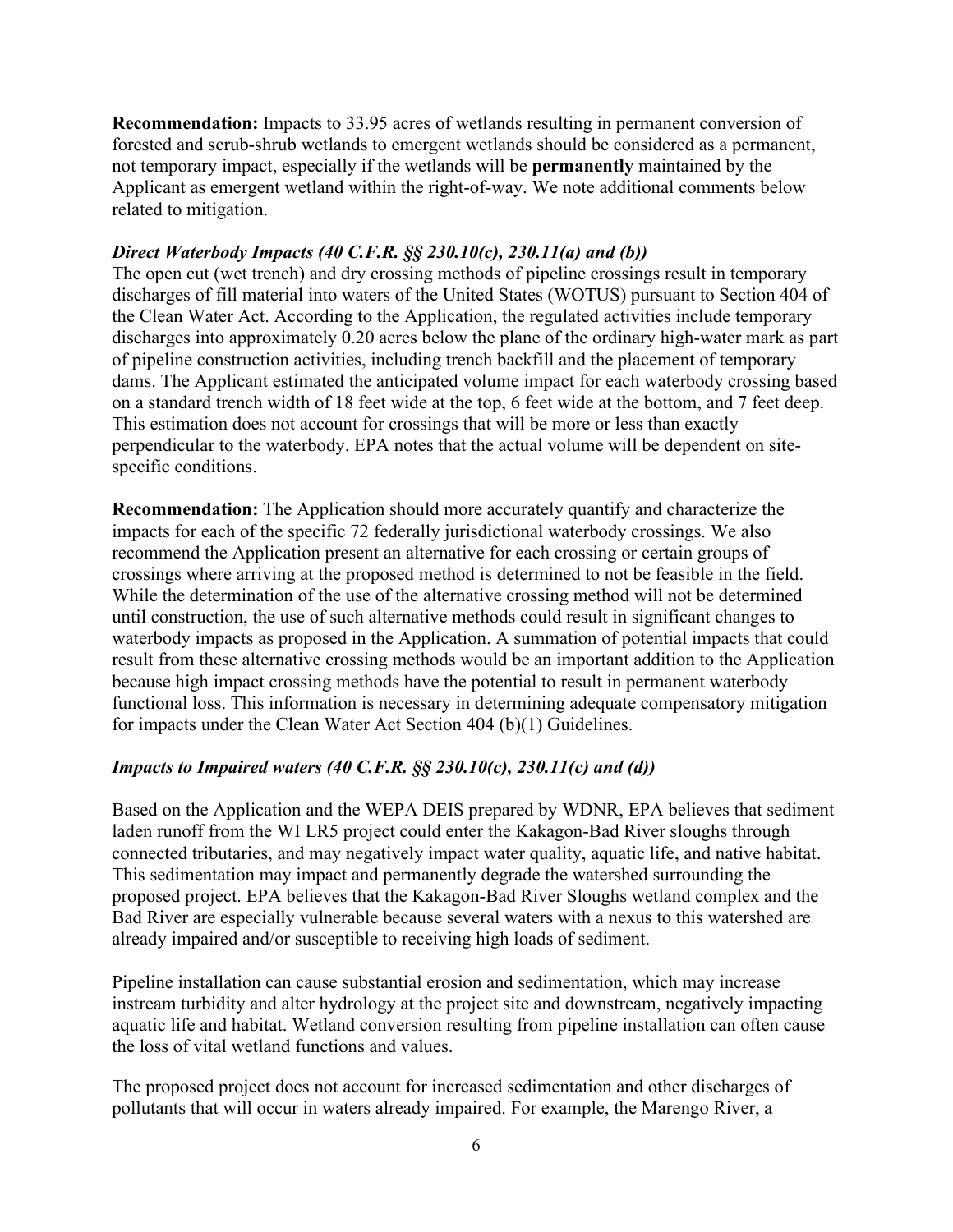tributary to the Bad River, along with Trout Brook Creek are listed on the 303(d) list in Wisconsin as impaired for fecal coliform.<sup>[37](#page-14-0)</sup> The Marengo River Watershed is a significant focus area for highlighting important management strategies to reduce sedimentation in Wisconsin's Lake Superior Basin. The Bad River Watershed Association's management plan employs a management strategy, called "slow the flow" that recognizes that "reducing the volume and velocity of runoff to streams is critical to improving watershed health.<sup>38</sup> The Bad River Watershed's geologic characteristics, particularly the combination of steep topography and highly erodible soils, make the watershed more susceptible to receiving and transporting high loads of sediment.<sup>[39](#page-14-2)</sup>Additionally, Bay City Creek (which flows directly to Lake Superior) is listed as impaired for Phosphorus on the Wisconsin CWA section  $303(d)$  list.<sup>[40](#page-14-3)</sup> EPA notes that the Application does not account for increased sedimentation and potential increased nutrient loading to Bay City Creek.

**Recommendation:** The Application should be revised to include more specific characterization of expected discharges of sediment to those waterbodies already impaired.

## *Secondary Impacts (40 C.F.R. § 230.10(c), 230.11(h))*

The Application does not adequately discuss or account for secondary impacts as specified by the Guidelines. 40 C.F.R. § 230.11(h). Secondary impacts on an aquatic ecosystem are associated with the discharge of dredged or fill material, but do not result from the actual placement of the dredged or fill material. As proposed, the project would require the filling or converting of portions of wetlands that extend outside of the project footprint. In situations where a wetland would be partially filled or converted, EPA remains concerned that the remaining wetland acreage may experience declines in functions, values, and habitat quality; including but not limited to changes in hydrology and natural flow within the wetlands and spread of invasive species. Wetlands that are to be restored to "pre-existing conditions" will also face the challenges of the introduction of invasive species in their disturbed area, potentially spreading beyond the work area into the entire wetland complex. During the restoration process, native seed mixes or planted vegetation may exhibit genetic differences from vegetation onsite that could jeopardize the natives that have evolved to this site's specific microclimate, making the wetlands more vulnerable to degradation. Two plants that are the same technical species can originate thousands of miles apart and are adapted to exhibit different traits (*e.g.,* key phenotypic and phenological differences). These impacts would be multiplied every time planned, preventative, and emergency maintenance would occur. Additionally, the impacts to waterbodies resulting from proposed crossings will likely affect downstream resources. The Application does

<span id="page-14-0"></span><sup>&</sup>lt;sup>37</sup> See U.S. EPA, How's My Waterway, Marengo River [https://mywaterway.epa.gov/waterbody](https://mywaterway.epa.gov/waterbody-report/WIDNR/WI10008273/2020)[report/WIDNR/WI10008273/2020;](https://mywaterway.epa.gov/waterbody-report/WIDNR/WI10008273/2020) Trout Brook, [https://mywaterway.epa.gov/waterbody](https://mywaterway.epa.gov/waterbody-report/WIDNR/WI10005887/2020)[report/WIDNR/WI10005887/2020\)](https://mywaterway.epa.gov/waterbody-report/WIDNR/WI10005887/2020), last visited March 10, 2022.

<span id="page-14-1"></span><sup>&</sup>lt;sup>38</sup> See WDNR, Nonpoint Pollution Webpage, Bad River Watershed Association, Marengo River Watershed Partnership Project, Watershed Action Plan,

<span id="page-14-2"></span>[https://dnr.wi.gov/topic/nonpoint/documents/9kep/Marengo\\_Watershed-Plan.pdf,](https://dnr.wi.gov/topic/nonpoint/documents/9kep/Marengo_Watershed-Plan.pdf) last visited March 10, 2022. 39 Bad River Watershed Association, Marengo River Watershed Partnership Project, Watershed Action Plan, [https://dnr.wi.gov/topic/nonpoint/documents/9kep/Marengo\\_Watershed-Plan.pdf,](https://dnr.wi.gov/topic/nonpoint/documents/9kep/Marengo_Watershed-Plan.pdf) last visited March 10, 2022.

<span id="page-14-3"></span><sup>&</sup>lt;sup>40</sup> See U.S. EPA, How's My Waterway, Bay City Creek, [https://mywaterway.epa.gov/waterbody](https://mywaterway.epa.gov/waterbody-report/WIDNR/WI6936105/2020)[report/WIDNR/WI6936105/2020\)](https://mywaterway.epa.gov/waterbody-report/WIDNR/WI6936105/2020), last visited March 10, 2022.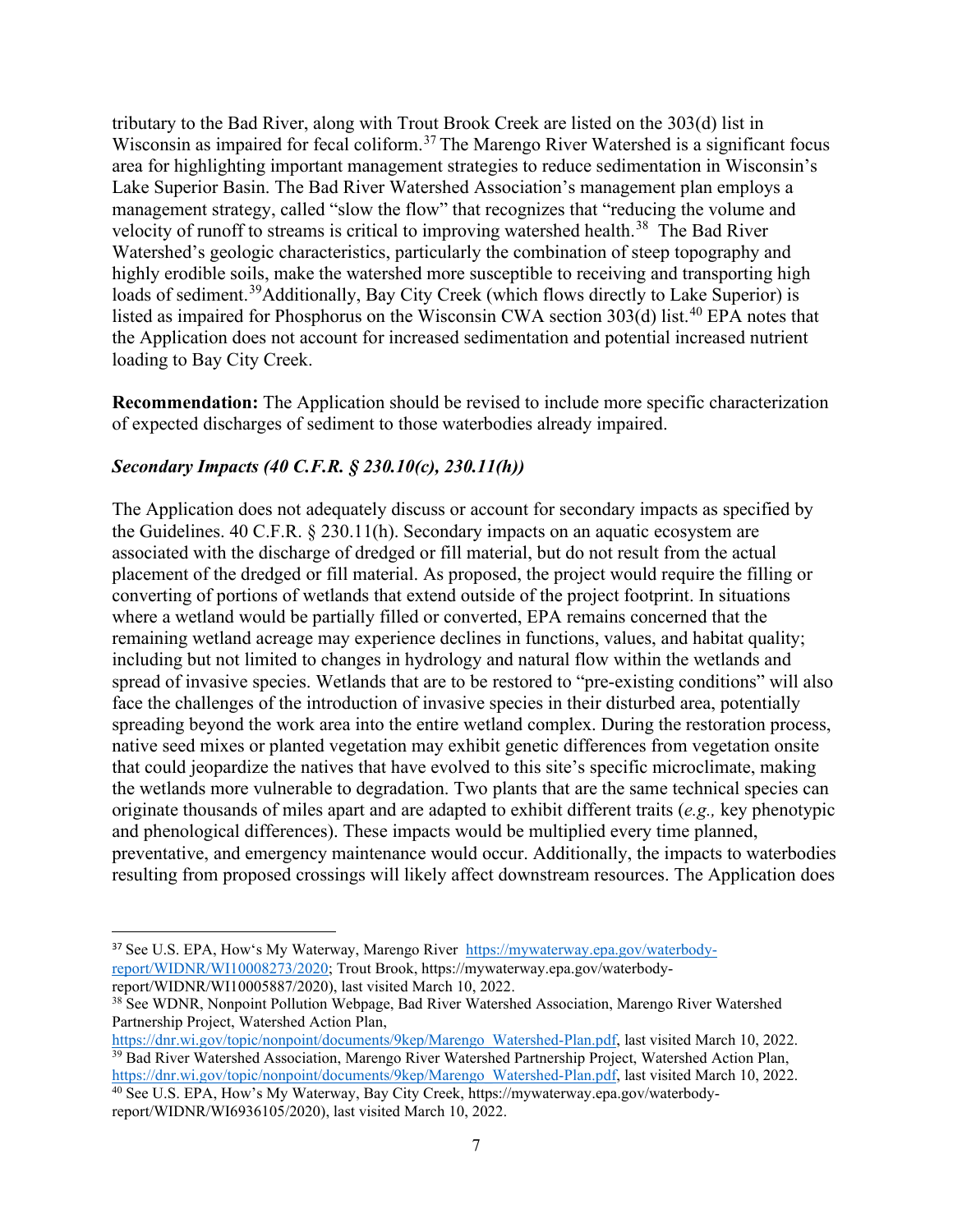not clearly consider, describe, or analyze such indirect wetland or waterbody impacts, as required under the Guidelines.

**Recommendation:** The Application should be revised to include all of these indirect wetland and waterbody impacts. Additionally, we recommend that the Corps require monitoring of adjacent wetlands as a condition of the permit to determine the extent of secondary impacts and require additional mitigation if the analysis reveals adverse impacts to adjacent resources by the proposed activities.

The Application should be revised to specifically analyze the potential for effects to downstream waterbodies, such as, but not limited to, changes to the hydrogeomorphology and impacts of sedimentation and compaction from construction activities, to better determine if secondary impacts will occur to the remaining resources. Secondary effects to these downstream resources should be avoided and minimized to the maximum extent practicable. Should unavoidable secondary impacts remain, whether temporary or permanent, then EPA recommends additional compensatory mitigation be provided to offset those effects.

## *Secondary Impacts from Blasting (40 C.F.R. §§ 230.10(c), 230.11(h))*

The draft Enbridge Blasting Plan (Blasting Plan) identifies 139 potential blasting areas, some of which may be required in-water. The Blasting Plan is general in nature. It currently does not address specific best management practices that would be employed at each blasting location to prevent irreversible damage to stream ecology and prevent migration of contaminants downstream that may result from the blasting. According to Enbridge, this is because "blasting for excavation or grading purposes is to be used only when deemed necessary by a construction expert after examination of the site and other reasonable means of excavation have been attempted and are unsuccessful in achieving the required results<sup>"41</sup> Any site-specific blasting plan would be submitted by the blasting contractors for Enbridge review. It does not appear that the Corps would have an opportunity to review each site-specific plan prior to blasting within federally jurisdictional wetlands and waterbodies. The Blasting plan states that:

preliminary desktop reviews have been completed to identify subsurface conditions along the proposed route including soil types, rock outcrops, and bedrock formations. Upon review of these subsurface conditions, there have been locations identified where conventional trenching techniques will likely be inadequate, and blasting would potentially be required to install the pipeline…approximately 10 miles of blasting is assumed to be required for the Project, occurring mostly between construction mileposts 17 and 41.<sup>[42](#page-15-1)</sup>

<span id="page-15-0"></span><sup>41</sup> Enbridge Line 5 Wisconsin Segment Relocation Project- Blasting Plan-Preliminary [https://www.mvp.usace.army.mil/Portals/57/docs/regulatory/Enbridge/EnbridgeLine5/EIR\\_Att%20E\\_Blasting%20P](https://www.mvp.usace.army.mil/Portals/57/docs/regulatory/Enbridge/EnbridgeLine5/EIR_Att%20E_Blasting%20Plan.pdf?ver=SjZXYLC9eIeqjGkAsiNGbg%3d%3d) [lan.pdf?ver=SjZXYLC9eIeqjGkAsiNGbg%3d%3d,](https://www.mvp.usace.army.mil/Portals/57/docs/regulatory/Enbridge/EnbridgeLine5/EIR_Att%20E_Blasting%20Plan.pdf?ver=SjZXYLC9eIeqjGkAsiNGbg%3d%3d) last visited March 10, 2022. <sup>42</sup> Enbridge Line 5 Wisconsin Segment Relocation Project- Blasting Plan-Preliminary

<span id="page-15-1"></span>[https://www.mvp.usace.army.mil/Portals/57/docs/regulatory/Enbridge/EnbridgeLine5/EIR\\_Att%20E\\_Blasting%20P](https://www.mvp.usace.army.mil/Portals/57/docs/regulatory/Enbridge/EnbridgeLine5/EIR_Att%20E_Blasting%20Plan.pdf?ver=SjZXYLC9eIeqjGkAsiNGbg%3d%3d) [lan.pdf?ver=SjZXYLC9eIeqjGkAsiNGbg%3d%3d,](https://www.mvp.usace.army.mil/Portals/57/docs/regulatory/Enbridge/EnbridgeLine5/EIR_Att%20E_Blasting%20Plan.pdf?ver=SjZXYLC9eIeqjGkAsiNGbg%3d%3d) last visited March 10, 2022.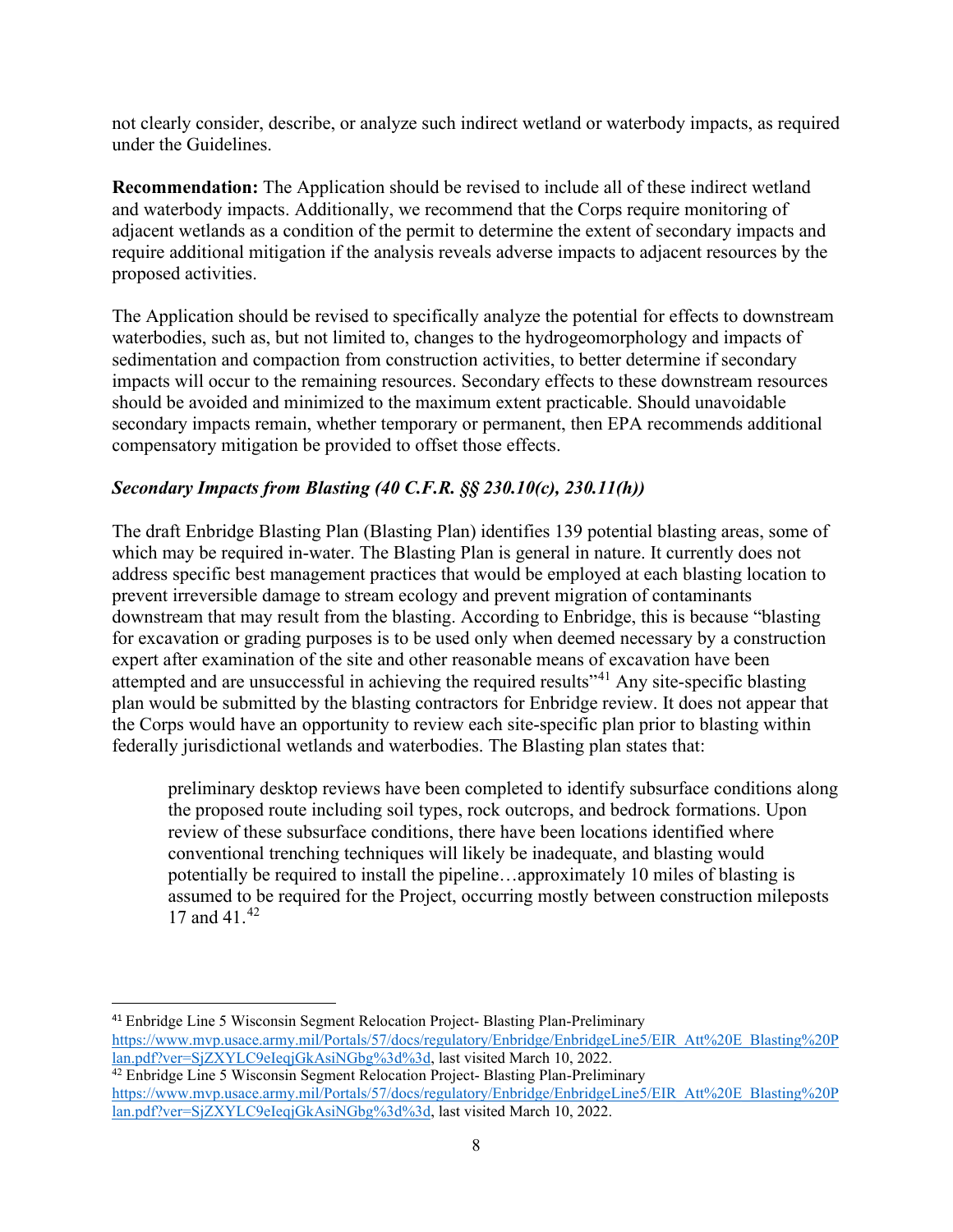The Blasting Plan goes on to state that a "more accurate prediction of potential blasting locations will be available closer to the time of construction and when on-site geotechnical data is gathered and analyzed."<sup>43</sup>

EPA notes that a common blasting agent, ANFO, is a mixture of ammonium nitrate (AN) and fuel oil (FO). Nitrates and ammonium are readily soluble in water. Release of nitrogen compounds to surface and groundwater can contribute to spread of invasive species and harmful algal blooms. Elevated levels of nitrates can be toxic to aquatic freshwater fauna. Furthermore, in areas where wetlands occur in thin soils over impermeable bedrock, blasting can generate new preferential soil moisture movement and/or groundwater flow paths that can result in changes to wetland hydrology or even dewatering of wetland.<sup>44</sup>

**Recommendation:** The Application should be revised to discuss and account for potential secondary wetland and waterbody impacts from all of the proposed work. This includes the impacts from use of blasting. We also recommend that the Corps should condition the permit to require the Applicant to submit site-specific blasting plans where blasting would occur within federally jurisdictional wetlands and waterbodies.

# **4. Cumulative Impacts and EPA Recommendations (40 C.F.R. §§ 230.10(c), 230.11(e) and (g))**

The Application does not adequately discuss cumulative impacts as specified in 40 C.F.R. §  $230.11(g)$ , which provides:

Cumulative impacts are the changes in an aquatic ecosystem that are attributable to the collective effect of a number of individual discharges of dredged or fill material. Although the impact of a particular discharge may constitute a minor change in itself, the cumulative effect of numerous such piecemeal changes can result in a major impairment of the water resources and interfere with the productivity and water quality of existing aquatic ecosystems. Cumulative effects attributable to the discharge of dredged or fill material in WOTUS should be predicted to the extent reasonable and practical.

Section 7.3.3 *Water Resources*, of the Enbridge Line 5 Wisconsin Segment Relocation Project Environmental Impact Report (EIR) concluded that:

the greatest potential for cumulative impacts would be with concurrent construction projects. Current other projects that may result in temporary water resource impacts that temporally overlap with the Line 5 Project include culvert replacement and resurfacing transportation projects, and trail expansion project and a broadband initiative project. Based on the temporary nature of the majority of the Line 5 Project impacts, the compensatory mitigation required for permanent Project impacts, and the limited

<span id="page-16-0"></span><sup>43</sup> Enbridge Line 5 Wisconsin Segment Relocation Project-Blasting Plan-Preliminary [https://www.mvp.usace.army.mil/Portals/57/docs/regulatory/Enbridge/EnbridgeLine5/EIR\\_Att%20E\\_Blasting%20P](https://www.mvp.usace.army.mil/Portals/57/docs/regulatory/Enbridge/EnbridgeLine5/EIR_Att%20E_Blasting%20Plan.pdf?ver=SjZXYLC9eIeqjGkAsiNGbg%3d%3d) [lan.pdf?ver=SjZXYLC9eIeqjGkAsiNGbg%3d%3d,](https://www.mvp.usace.army.mil/Portals/57/docs/regulatory/Enbridge/EnbridgeLine5/EIR_Att%20E_Blasting%20Plan.pdf?ver=SjZXYLC9eIeqjGkAsiNGbg%3d%3d) last visited March 10, 2022.

<span id="page-16-1"></span><sup>&</sup>lt;sup>44</sup> Draft Environmental Impact Statement: Proposed Enbridge Line 5 Relocation Project, December 2021, Vol. 1 at 166. [https://widnr.widen.net/s/pmjdl6pbpd/el5\\_drafteis\\_dec2021\\_vol1-deis,](https://widnr.widen.net/s/pmjdl6pbpd/el5_drafteis_dec2021_vol1-deis) last visited March 10, 2022.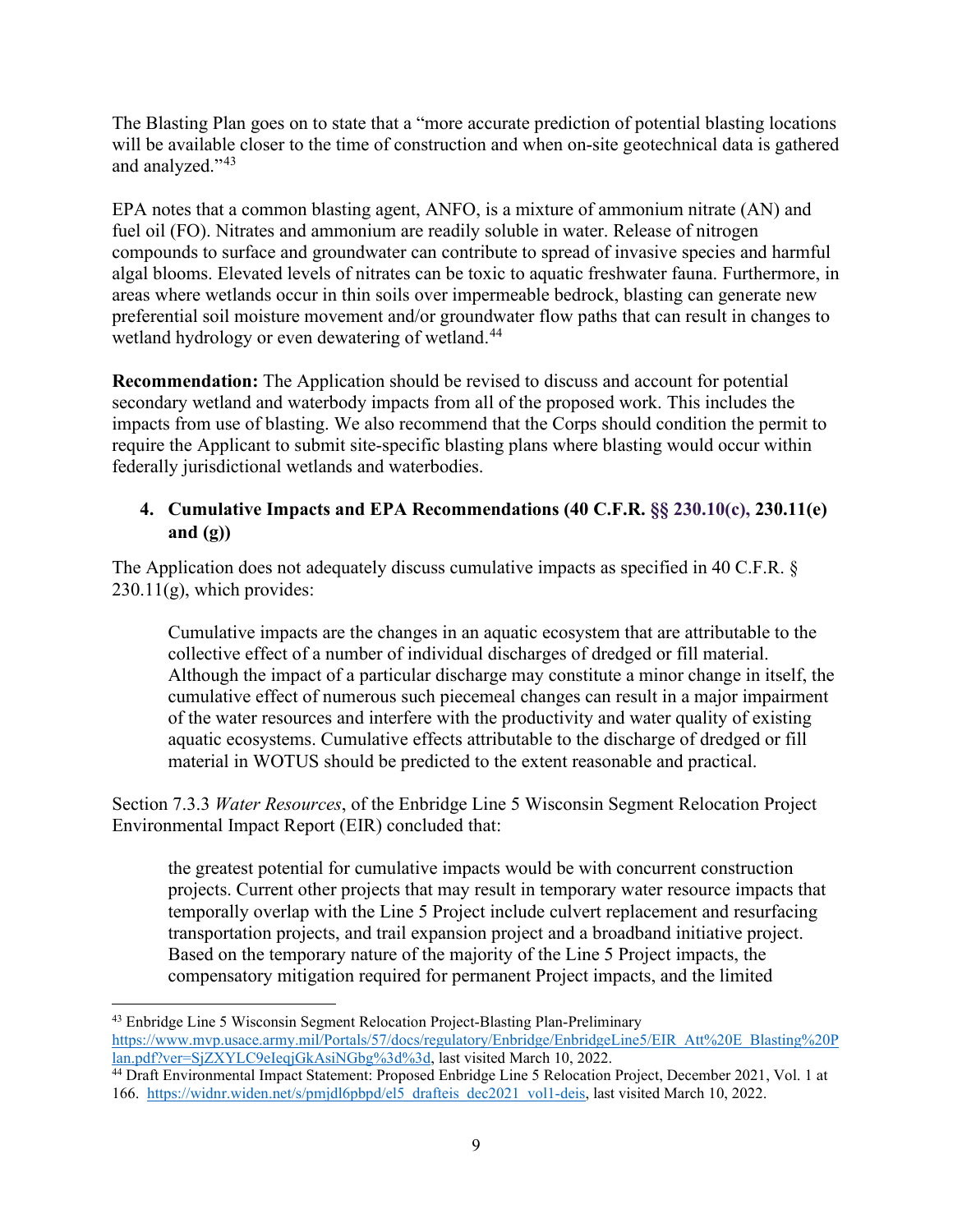temporary impacts anticipated associated with concurrent projects in the region, construction and operation of the Project, when combined with other past, present, and foreseeable future projects, is not expected to result in significant cumulative impacts on water resources.<sup>[45](#page-17-0)</sup>

The cumulative impacts analysis associated with water resources in the Application does not adequately address cumulative impacts, in part because it appears to mischaracterize many impacts as only being temporary in nature. The Application should be revised to provide a complete and thorough cumulative impacts analysis. Such an analysis will allow the Corps and EPA to make fully informed factual determinations about the project's compliance with the Guidelines. Included in the cumulative impact analysis should be the anticipated impact from the continuous disturbance of wetlands and waterbodies from construction and from planned, preventative, and emergency maintenance. The cumulative impacts analysis should include information about modifications to hydrology and degradation of water quality during and following construction and the associated consequences.

**Recommendation:** The Application should be revised to include a comprehensive evaluation of cumulative effects that will fully characterize the proposed watershed impacts, in addition to an inventory of specific measures that will be undertaken to avoid and minimize cumulative impacts resulting from this project.

## **5. Alternatives Analysis and EPA Recommendations (40 C.F.R. §§ 230.10(a) and 230.10(d))**

Pipeline construction and installation does not require access to or siting within WOTUS to fulfill its basic purpose. Therefore, these activities are considered to be non-water dependent. The Guidelines provide that for non-water dependent activities, practicable alternatives which do not involve fill in WOTUS are presumed to be available unless clearly demonstrated otherwise in the application. Therefore, EPA looks to the Application to present a reasonable range of alternatives that avoid and minimize impacts to aquatic resources on-site. The amount of effort and detail in the analysis must be commensurate with the level of aquatic resources impacted. The Application presents several alternatives to the proposed reroute:

- No Action Alternative (no project alternative), including
	- o continued transport of oil and gas through Line 5, and
	- o discontinued transport of oil and gas through Line 5.
- System alternatives including switching to another existing pipeline, construct a new pipeline, and alternatives modes of transport including trucks, rail cars, and barges.
- Route Alternatives RA-01, RA-02, and RA-03.

The Guidelines provide the Corps and EPA with discretion for determining the necessary level of analysis to support a conclusion as to whether an alternative is practicable. Practicable alternatives are those alternatives that are "available and capable of being done after taking into

<span id="page-17-0"></span><sup>45</sup>Enbridge Line 5 Wisconsin Relocation Project-Environmental Impact Report [https://www.mvp.usace.army.mil/Portals/57/docs/regulatory/Enbridge/EnbridgeLine5/L5R\\_EIR\\_Clean\\_2020-](https://www.mvp.usace.army.mil/Portals/57/docs/regulatory/Enbridge/EnbridgeLine5/L5R_EIR_Clean_2020-0316_Rev1.pdf?ver=I6YlkytZzDTVCc0lVdAumA%3d%3d) [0316\\_Rev1.pdf?ver=I6YlkytZzDTVCc0lVdAumA%3d%3d,](https://www.mvp.usace.army.mil/Portals/57/docs/regulatory/Enbridge/EnbridgeLine5/L5R_EIR_Clean_2020-0316_Rev1.pdf?ver=I6YlkytZzDTVCc0lVdAumA%3d%3d) last visited March 10, 2022.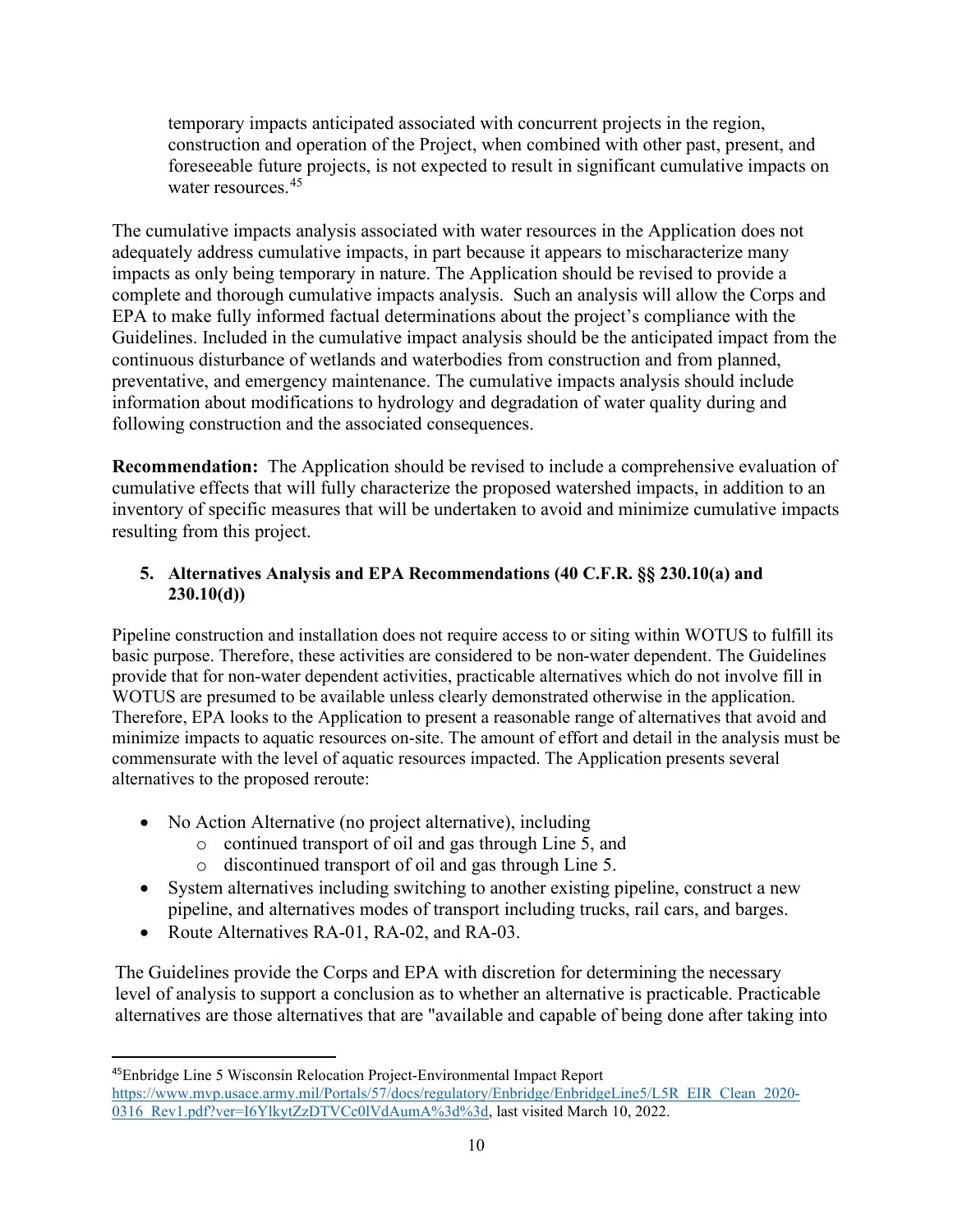consideration cost, existing technology, and logistics in light of overall project purpose." 40 C.F.R. § 230.10(a)(2).

According to the public notice, the Environmental Protection Plan (EPP) describes planning, prevention, and control measures to minimize impacts resulting from spills of fuels, petroleum products, or other substances as a result of construction. Construction of the pipeline as proposed would use trenchless methods known as the HDD and guided bore methods, both collectively referred to as "drilling." Other than the proposed crossing of the White River, these methods do not require authorization from the Corps to cross wetlands or waterways.

The Applicant proposes to minimize wetland disturbance by reducing the construction right-ofway from 120 feet to 95-feet-wide in wetlands, where practicable, based on site-specific conditions. Additionally, the Applicant proposes to employ various protection measures to protect water quality during construction. Temporary erosion and sediment controls include but are not limited to, silt fence, straw bales, biologs, erosion control blankets, and slope breakers at site specific crossings. The Applicant also proposes to limit the duration of construction equipment operation within waterbodies to the area necessary to complete the crossing. Disturbed areas at waterway and wetland crossing would be restored and stabilized as soon as practical after pipeline installation. The EPP further outlines construction-related environmental policies, procedures, and protection measures to protect water quality.

**Recommendation:** First, as referenced in Section 3 above, the Application should be revised to more accurately quantify and characterize the impacts for each of the specific 72 federally jurisdictional waterbody crossings and present an alternative for each crossing or certain groups of crossings where arriving at the proposed method is determined to not be feasible in the field. While the determination of the use of the alternative crossing method will not be determined until construction, the use of such alternative methods could result in significant changes to waterbody impacts as proposed in the Application. This information is vital to evaluating compliance with the Guidelines.

Second, EPA recommends additional efforts, such as trenchless crossings, be employed to avoid and minimize impacts to the 14 streams that are either designated trout streams, tributaries to designated trout streams, and/or designated Area of Special National Resource Interest (ASNRI) streams by the WDNR, that are proposed to be crossed by the pipeline installation activities. These include: [46](#page-18-0)

- 1. Beartrap Creek-sasb007i
- 2. UNT of Marengo River- sasd011p
- 3. UNT of Brunsweiler River- sasc1006p
- 4. UNT of Trout Brook- sasc1003p\_x1
- 5. UNT of Silver Creek- sasd1015p
- 6. UNT of Silver Creek- sase005p\_x2

<span id="page-18-0"></span><sup>46</sup> USACE Waterbody Crossing Table,

[https://www.mvp.usace.army.mil/Portals/57/docs/regulatory/Enbridge/EnbridgeLine5/USACE%20Waterbody%20C](https://www.mvp.usace.army.mil/Portals/57/docs/regulatory/Enbridge/EnbridgeLine5/USACE%20Waterbody%20Crossing%20Table%2020220222.pdf?ver=hnPBLFvuRp6ZHvfdU9G8Fw%3d%3d) [rossing%20Table%2020220222.pdf?ver=hnPBLFvuRp6ZHvfdU9G8Fw%3d%3d,](https://www.mvp.usace.army.mil/Portals/57/docs/regulatory/Enbridge/EnbridgeLine5/USACE%20Waterbody%20Crossing%20Table%2020220222.pdf?ver=hnPBLFvuRp6ZHvfdU9G8Fw%3d%3d) last visited March 10, 2020.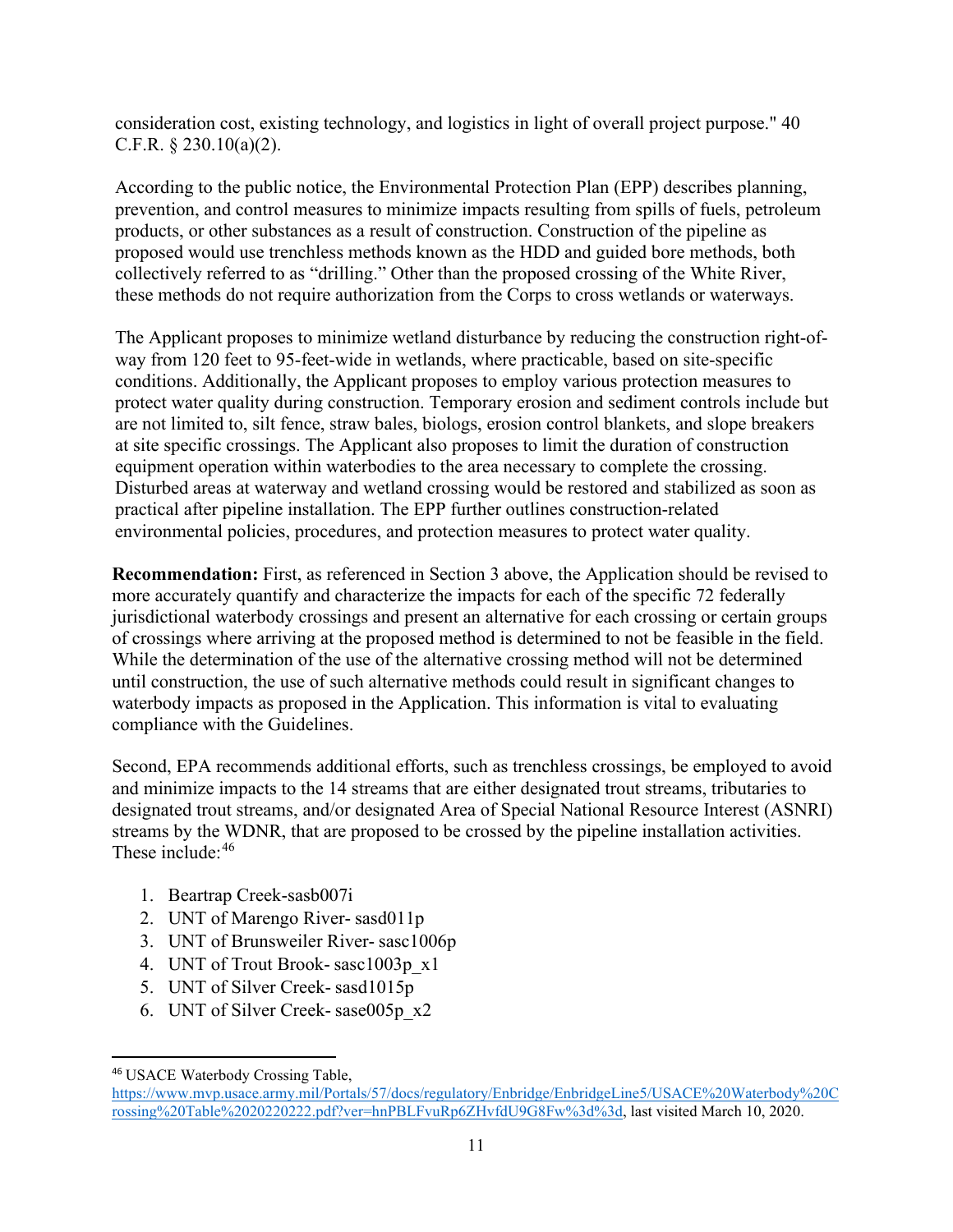- 7. UNT of Silver Creek- sasv004p
- 8. UNT of Krause Creek- sasv020p
- 9. UNT of Bad River- sasa008p
- 10. UNT of Gehrman Creek- sasa004p
- 11. Camp Four Creek- sasw005
- 12. UNT of Feldcher Creek- sirb010p
- 13. Feldcher Creek- WDH-103
- 14. UNT of Vaughn Creek- sird009p

EPA believes that using the HDD or other trenchless method for an expanded set of waterbody crossings may reduce sedimentation. Where the Application proposes HDD for waterbody crossings, the Application should also provide for thorough site analyses, including complete geotechnical analyses (ex. ground penetrating radar), boring tests, and fracture trace analyses to help prevent inadvertent returns of bentonite materials. EPA recognizes that sub-surface conditions are not entirely predictable, so it is imperative that the Applicant have a robust contingency plan in place to deal with inadvertent returns should they occur.

Finally, EPA recommends that the Applicant consider additional avoidance and minimization measures including further minimizing the width of the ROW in wetland and waterbody areas, consideration of bio-engineering techniques along with constructed features instead of riprap at all waterbody crossing restorations, and water-inflated cofferdams where damming may be necessary to divert flow.

## **6. Potential Significant Degradation of WOTUS and EPA Recommendations (40 C.F.R. § 230.10(c))**

The Guidelines provide that no discharge of dredged or fill material shall be permitted if it will cause or contribute to significant degradation of WOTUS. 40 C.F.R. § 230.10(c). The Applicant proposes the permanent discharge of fill material into 0.02 acres of wetlands, temporary discharges of dredged or fill material into 101.08 acres of wetlands and 0.20 acres of non-wetland WOTUS. The proposed project includes plans to construct 72 crossings through federally jurisdictional waterbodies and impacts to 534 wetlands along the proposed route.

As noted in Section 1, wetlands provide numerous functions that benefit downstream water quality. These functions include storage of floodwater, recharge of ground water that sustains baseflow, retention and transformation of nutrients, metals, and pesticides, and export of organisms or reproductive propagules to downstream waters. Wetlands can be connected to downstream waters through surface-water, shallow subsurface-water, and groundwater flows and through biological and chemical connections.<sup>47</sup>

According to the WEPA DEIS prepared by WDNR, construction of a pipeline and associated clearing of vegetation would increase the risk of erosion and sedimentation in stream crossings.<sup>[48](#page-19-1)</sup>

<span id="page-19-0"></span><sup>47</sup> U.S. Environmental Protection Agency. 2015. "Connectivity of Streams and Wetlands to Downstream Waters: A Review & Synthesis of the Scientific Evidence." EPA/600/R-14/475F.

<span id="page-19-1"></span><sup>&</sup>lt;sup>48</sup> Draft Environmental Impact Statement: Proposed Enbridge Line 5 Relocation Project, December 2021, Vol. 1 at 196. [https://widnr.widen.net/s/pmjdl6pbpd/el5\\_drafteis\\_dec2021\\_vol1-deis,](https://widnr.widen.net/s/pmjdl6pbpd/el5_drafteis_dec2021_vol1-deis) last visited March 10, 2022.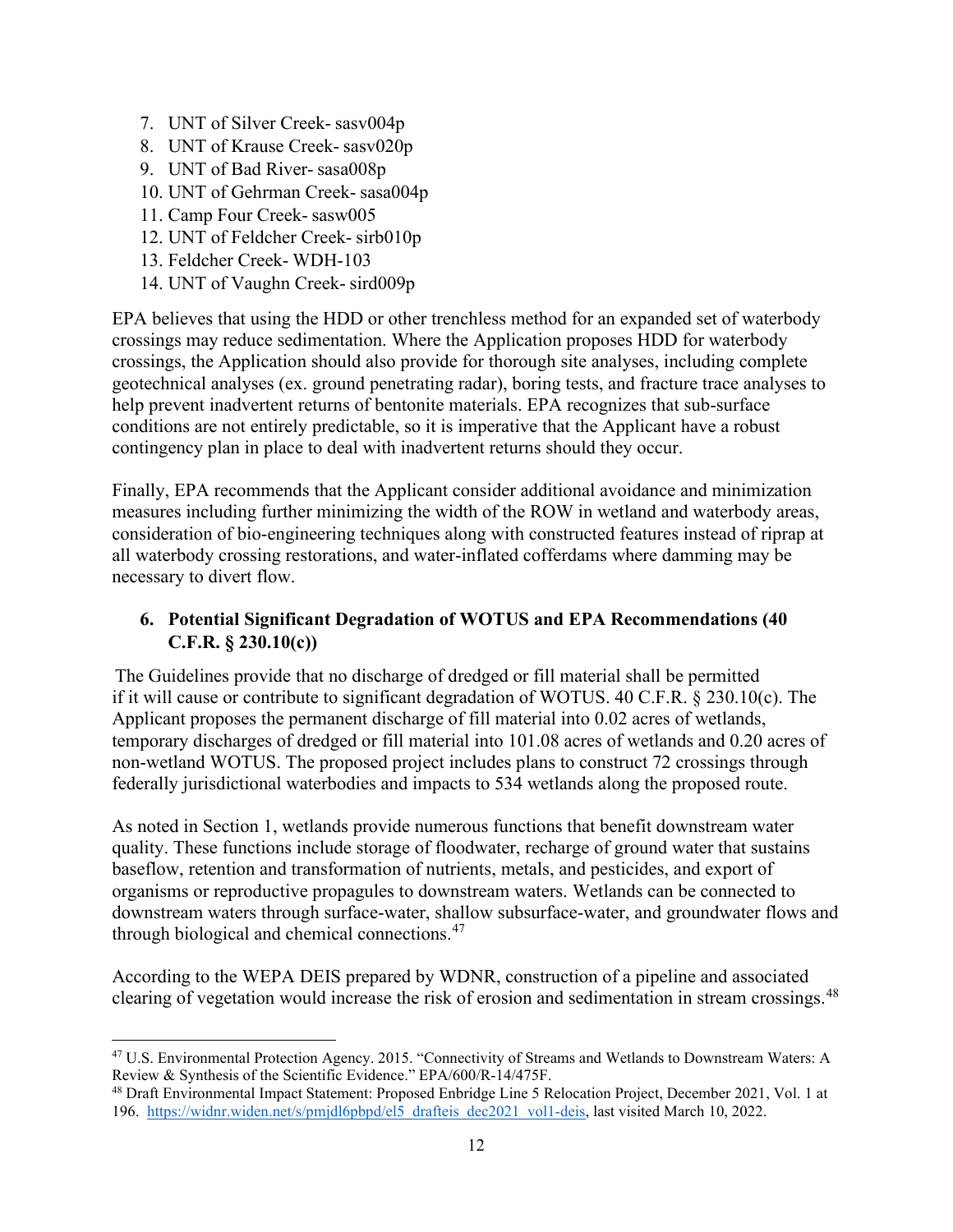"Impacts to fish and other aquatic species during construction and operation of the pipelines may include direct mortality from construction, habitat loss and alteration including increased sedimentation and turbidity, barriers to movement, and entrainment in construction water intakes."[49](#page-20-0) Furthermore, "streambank erosion during construction has the potential to be a large contributor to downstream sedimentation and siltation."[50](#page-20-1) EPA is concerned that the proposed activities may cause significant degradation by disrupting life stages of aquatic life, fish spawning, and wildlife dependent on these systems. Downstream, the Kakagon-Bad River Sloughs are home to many threatened and endangered species such as the piping plover, trumpeter swan, yellow rail, bald eagle, wood turtle, and ram's-head lady-slipper orchid.<sup>[51](#page-20-2)</sup>

**Recommendation:** Robust site-specific pollution prevention plans, including best management practices for preserving aquatic resource integrity should be required for all waterbody and wetland crossings. These plans would ensure that the proper level of consideration is given to distinctively sensitive resources. We recommend these plans be provided prior to construction as a condition of the CWA section 404 permit.

# **7. Potential Violations of Federally Approved State and Tribal Water Quality Standards and EPA Recommendations (40 C.F.R. §§ 230.10(b)(1), 230.11(a) and (d))**

The Guidelines state that "no discharge of dredged or fill material may be permitted if it causes or contributes, after disposal site dilution and dispersion, to violations of any applicable State water quality standards." 40 C.F.R. § 230.10(b)(1). Under the CWA, tribes who have been approved for Treatment in a Similar Manner as a State (TAS) under CWA section 303, 401, and 518, are treated in a similar manner as states for purposes of implementing the CWA section 303(c) program. Bad River Band has TAS for CWA sections 303, 401, and 518, and has federally approved WQS under section 303(c). Based on our review of the Application, we find that the Application does not adequately consider, mitigate, and address potential impacts to downstream State and Tribal federally approved WQS. Please reference Section 2 above for a discussion of the Bad River Band's Outstanding Tribal Resource Waters and Outstanding Resource Waters, and Wisconsin's Outstanding Resource Waters and Exceptional Resource Waters.

The Applicant proposes that the project cross non-wetland waterways using open cut (wettrench), dry crossing (flume or dam-and-pump), and HDD methods of pipeline installation. The open cut and dry crossing methods result in temporary discharges of fill material into WOTUS. The White River, a navigable water of the United States and considered a unique and scenic high-quality trout stream and watershed<sup>52</sup>, will be crossed via HDD. As mentioned above, blasting also may be necessary in areas with bedrock close to the surface.

<span id="page-20-0"></span><sup>49</sup> Draft Environmental Impact Statement: Proposed Enbridge Line 5 Relocation Project, December 2021, Vol. 1 at 221. [https://widnr.widen.net/s/pmjdl6pbpd/el5\\_drafteis\\_dec2021\\_vol1-deis,](https://widnr.widen.net/s/pmjdl6pbpd/el5_drafteis_dec2021_vol1-deis) last visited March 10, 2022.

<span id="page-20-1"></span><sup>50</sup> Draft Environmental Impact Statement: Proposed Enbridge Line 5 Relocation Project, December 2021, Vol. 1 at 197. [https://widnr.widen.net/s/pmjdl6pbpd/el5\\_drafteis\\_dec2021\\_vol1-deis,](https://widnr.widen.net/s/pmjdl6pbpd/el5_drafteis_dec2021_vol1-deis) last visited March 10, 2022. <sup>51</sup> [http://www.badriver-nsn.gov/natural-](http://www.badriver-nsn.gov/natural-resources/threats/#:%7E:text=The%20Kakagon%2DBad%20River%20Sloughs,%2Dhead%20lady%2Dslipper%20orchid)

<span id="page-20-2"></span>[resources/threats/#:~:text=The%20Kakagon%2DBad%20River%20Sloughs,%2Dhead%20lady%2Dslipper%20orch](http://www.badriver-nsn.gov/natural-resources/threats/#:%7E:text=The%20Kakagon%2DBad%20River%20Sloughs,%2Dhead%20lady%2Dslipper%20orchid) [id,](http://www.badriver-nsn.gov/natural-resources/threats/#:%7E:text=The%20Kakagon%2DBad%20River%20Sloughs,%2Dhead%20lady%2Dslipper%20orchid) last visited March 10, 2022.

<span id="page-20-3"></span><sup>52</sup> [https://dnr.wisconsin.gov/topic/Lands/FisheriesAreas/2850whiteriverbayfield.html,](https://dnr.wisconsin.gov/topic/Lands/FisheriesAreas/2850whiteriverbayfield.html) last visited March 10, 2022.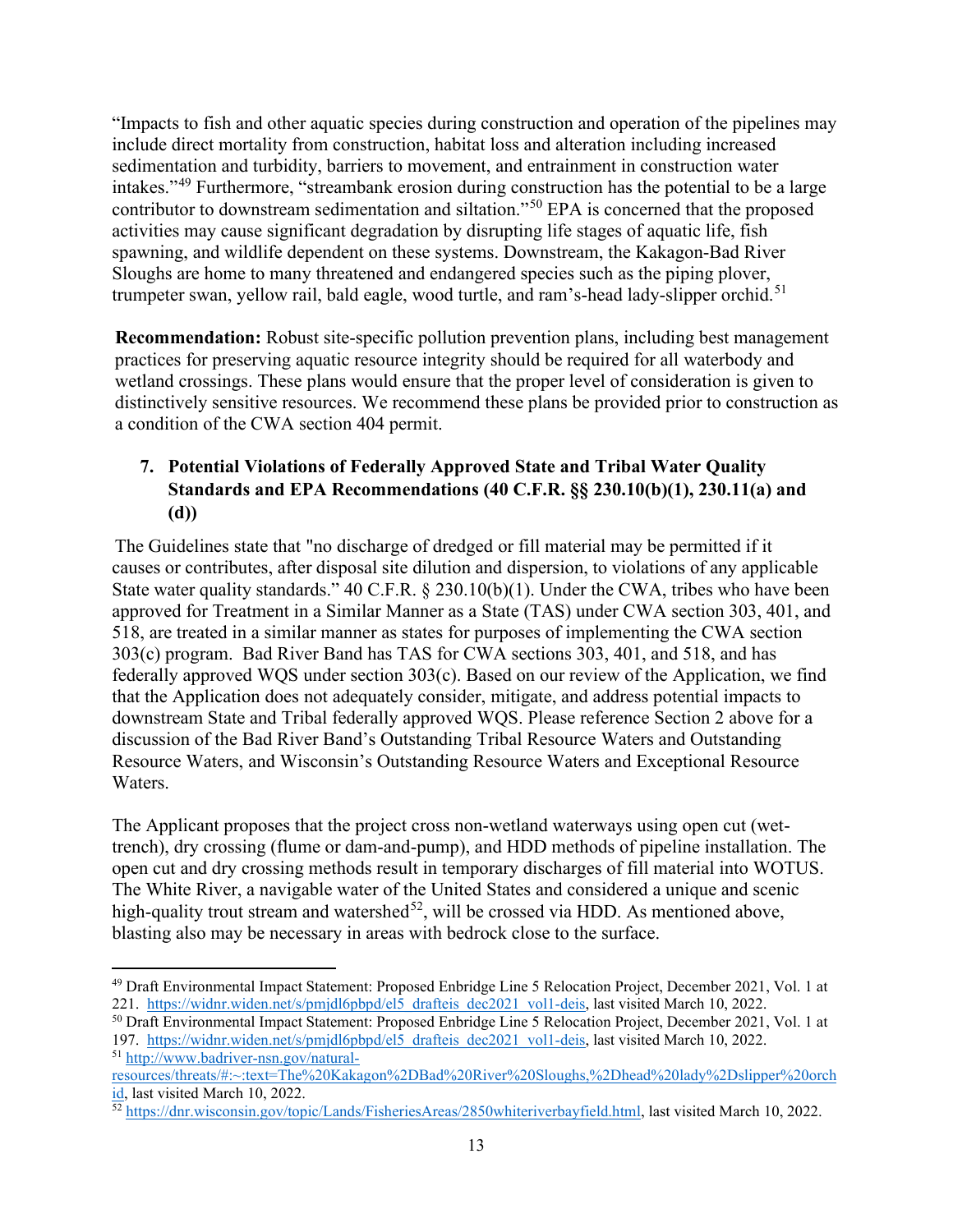## *Horizontal Directional Drilling*

It is anticipated that fuels, oils, lubricants, and hydraulic fluids typically used for construction equipment, as well as drilling fluids could be introduced throughout the project site. The HDD drilling method includes the use of drilling fluid to lubricate the tunnel created by this method under a river. According to the public notice, drilling fluid consists primarily of water mixed with bentonite clay, and possibly also an additive. While normally this drilling fluid remains in the tunnel after installation, there is a potential for unexpected release of drilling fluid (drilling mud) into the soil during construction, which may migrate to the stream bed, exists.<sup>53</sup> Enbridge requires their contractors to implement a contingency plan should there be an inadvertent release, however they only list what the plan should include in their EPP, without any specific information about whether the Corps would have an opportunity to review the plans prior to pipeline construction:

- Procedure for notification of site, office, and Enbridge personnel
- Monitoring procedure for loss of circulation indicators
- Procedures for monitoring fluid pressure and ranges for acceptable annular pressure
- Decision points and procedures for suspending drilling operations
- Detailed descriptions of all monitoring (e.g., the annular pressure tool)
- An inventory of equipment and materials to be on-site for containment
- Containment methods in upland and wetland/waterbody locations<sup>[54](#page-21-1)</sup>

The White River is the only federally jurisdictional waterway in which the HDD method is proposed to be used. Violations of state water quality standards for the White River may result if this method is permitted and not executed properly.

## *Blasting*

As mentioned in Section 3 above, blasting may take place in approximately 139 areas along the pipeline route. Of the 22 WOTUS where blasting may be implemented in-water, five are listed as perennial tributaries to trout streams and two were listed as Class II trout streams. Nitrates and ammonium from the ANFO blasting agent are readily soluble in water. Release of nitrogen compounds to surface and groundwater can contribute to spread of invasive species and harmful algal blooms.<sup>[55](#page-21-2)</sup> In areas where wetlands occur in thin soils over impermeable bedrock, blasting can generate new preferential soil moisture movement and/or groundwater flow paths that can result in changes to wetland hydrology or even dewatering of a wetland.<sup>[56](#page-21-3)</sup>

<span id="page-21-0"></span><sup>53</sup>https://www.researchgate.net/publication/30481881 Review of environmental issues associated with horizonta [l\\_directional\\_drilling\\_at\\_water\\_crossings,](https://www.researchgate.net/publication/30481881_Review_of_environmental_issues_associated_with_horizontal_directional_drilling_at_water_crossings) last visited March 10, 2022.

<span id="page-21-1"></span><sup>54</sup> Enbridge Environmental Protection Plan

[https://www.mvp.usace.army.mil/Portals/57/docs/regulatory/Enbridge/EnbridgeLine5/EIR\\_Att%20D\\_Env%20Prot](https://www.mvp.usace.army.mil/Portals/57/docs/regulatory/Enbridge/EnbridgeLine5/EIR_Att%20D_Env%20Prot%20Plan.pdf?ver=RisLLyPzhZ7BubIEZzNEEA%3d%3d) [%20Plan.pdf?ver=RisLLyPzhZ7BubIEZzNEEA%3d%3d,](https://www.mvp.usace.army.mil/Portals/57/docs/regulatory/Enbridge/EnbridgeLine5/EIR_Att%20D_Env%20Prot%20Plan.pdf?ver=RisLLyPzhZ7BubIEZzNEEA%3d%3d) last visited March 10, 2022.

<span id="page-21-2"></span><sup>55</sup> EPA, Harmful Algal Blooms, [https://www.epa.gov/nutrientpollution/harmful-algal-blooms#cause,](https://www.epa.gov/nutrientpollution/harmful-algal-blooms#cause) last visited March 10, 2022; EPA, Nutrient Pollution, [https://www.epa.gov/nutrientpollution,](https://www.epa.gov/nutrientpollution) last visited March 10, 2022.

<span id="page-21-3"></span><sup>56</sup> Draft Environmental Impact Statement: Proposed Enbridge Line 5 Relocation Project, December 2021, Vol. 1 at 166. [https://widnr.widen.net/s/pmjdl6pbpd/el5\\_drafteis\\_dec2021\\_vol1-deis,](https://widnr.widen.net/s/pmjdl6pbpd/el5_drafteis_dec2021_vol1-deis) March 10, 2022.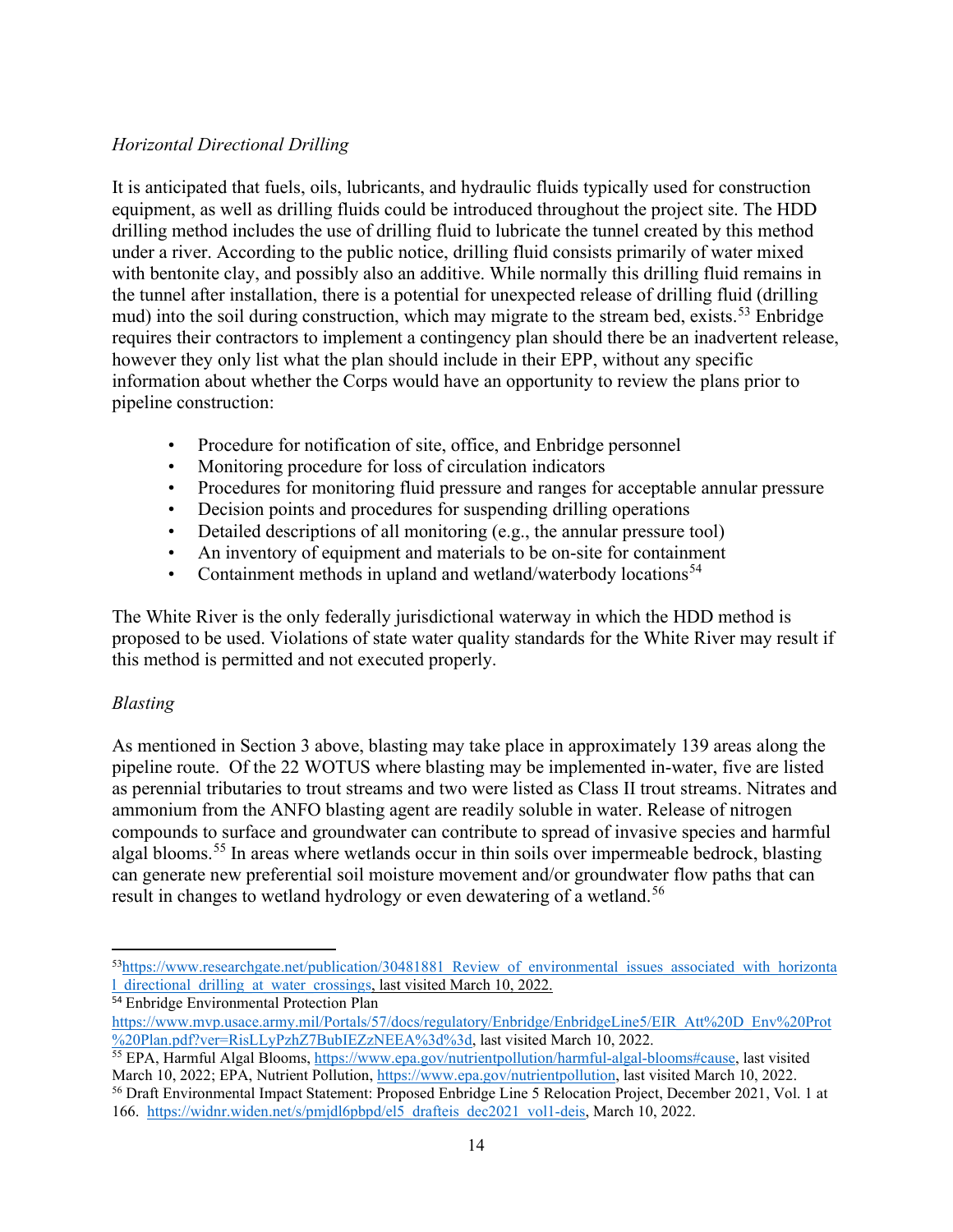#### *Conversion of forested wetlands to emergent wetlands*

The conversion of 27.6 acres of forested wetlands to emergent wetlands may increase water temperatures. Removal of riparian vegetation could lead to increased light penetration into the waterbody, causing increased water temperature which could potentially impact fisheries.<sup>57</sup> *Cold Water Fishery stream crossings*

The Potato River, Vaughn Creek, Billy Creek, and Tyler Forks Creek are designated as Cold Water Fishery (CWF) streams by the Bad River Band. These waterways support or have the potential to support the existence of CWF communities and/or spawning areas. For those waters designated as a CWF, no measurable increase in temperature from other than natural causes is allowed. <sup>58</sup> It is unclear whether water temperature monitoring is proposed in the application or would be required by the Corps as a permit condition.

Wisconsin's minimum limit for Dissolved Oxygen content in classified trout streams is listed as 7mg/L during the fish spawning season,<sup>59</sup> while Bad River Band has a more stringent Dissolved Oxygen minimum of 8mg/L for waters designated as a CWF during the early life stages of CWF. It is currently unknown whether the Corps will require monitoring for Dissolved Oxygen as a permit condition.

According to the draft EIS, construction could change the stream bottom profile, resulting in increased sedimentation or erosion at the site or further downstream. Additionally, wetland loss can lead to increased runoff, which in turn increases flooding and streambank erosion and may ultimately lead to habitat degradation from sedimentation. Removal of riparian vegetation could lead to increased light penetration into the stream, causing increased water temperature which could potentially impact fisheries.

**Recommendation:** The Application should be revised to include a monitoring plan with a network of real-time water quality monitoring stations to be installed upstream and downstream of river, stream, and wetland crossings, including on both State lands and, with the Bad River Band's approval, within the Bad River reservation, as a condition of a Corps permit. These monitoring stations ideally should be installed prior to construction to capture baseline data. Real-time water quality monitoring data should be made available to the public and accessible via a public website. At minimum, monitoring should continue until reestablishment of vegetation, or the wetlands have reverted to the original cover type. Monitoring stations should measure temperature, turbidity, specific conductance, pH, and dissolved oxygen, at a minimum. EPA also recommends that the Application be revised to include a plan for biological (fish and macroinvertebrate) sampling before, during and after pipeline installation activities at important waterbody crossings to monitor potential impacts to stream communities as a condition of a Corps permit. Furthermore, EPA recommends that a corrective action plan be developed as a condition of permit approval to address potential excursions of water quality standards or negative impacts to aquatic communities. EPA also recommends that any structures used in

<span id="page-22-0"></span><sup>5</sup>[7https://www.mvp.usace.army.mil/Portals/57/docs/regulatory/Enbridge/EnbridgeLine5/WI%20Permit%20App\\_020](https://www.mvp.usace.army.mil/Portals/57/docs/regulatory/Enbridge/EnbridgeLine5/WI%20Permit%20App_02062020_Final_Redacted.pdf?ver=EW9ONJxUT69quLJzPx2Saw%3d%3d) [62020\\_Final\\_Redacted.pdf?ver=EW9ONJxUT69quLJzPx2Saw%3d%3d,](https://www.mvp.usace.army.mil/Portals/57/docs/regulatory/Enbridge/EnbridgeLine5/WI%20Permit%20App_02062020_Final_Redacted.pdf?ver=EW9ONJxUT69quLJzPx2Saw%3d%3d) last visited March 10, 2022.

<span id="page-22-1"></span><sup>58</sup> U.S. EPA, Bad River Band of Lake Superior Chippewa, Water Quality Standards,

<span id="page-22-2"></span>https://www.epa.gov/sites/default/files/2014-12/documents/bad\_river\_band\_wqs.pdf, last visited March 10, 2022.<br><sup>59</sup>Chapter 102: Water Quality Standards for Wisconsin Surface Waters https://www.epa.gov/sites/default/files/2 [12/documents/wiwqs-nr102.pdf,](https://www.epa.gov/sites/default/files/2014-12/documents/wiwqs-nr102.pdf) last visited March 10, 2022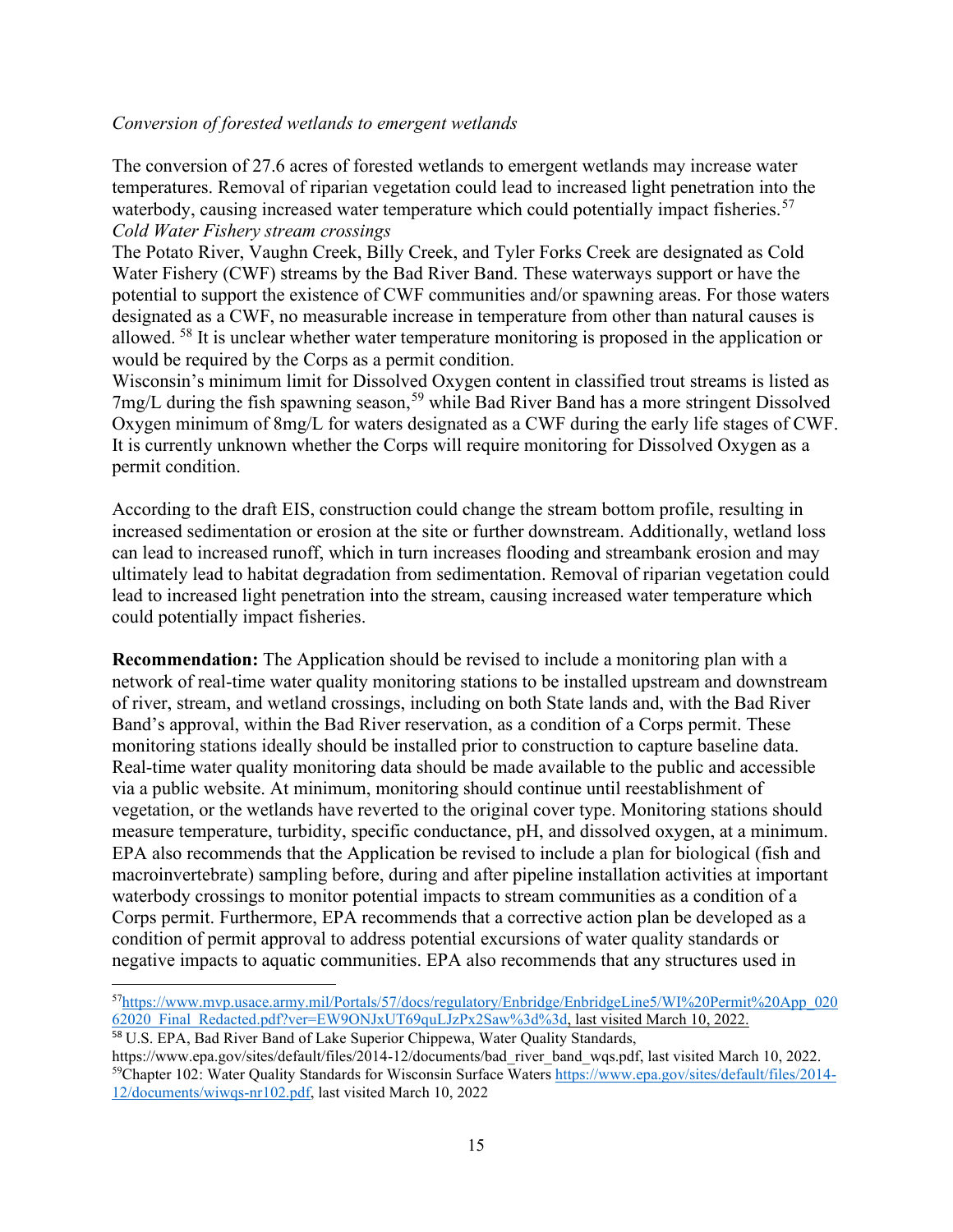constructing waterbody crossings should not impede/prevent the movement of aquatic life upstream or downstream and should be removed as soon as possible after construction is complete and after the area is restored. This should be included as a condition of the Corps permit.

Additionally, EPA recommends that the Corps include a condition in the permit that allows for review of the detailed HDD contingency plan prior to any HDD work. Please see Section 3 above for recommendations regarding blasting activities.

## **8. Mitigation and EPA Recommendations (40 C.F.R. Part 230, 33 C.F.R. Part 332)**

The Guidelines provide that an applicant must demonstrate that a sequence of steps will be followed to avoid and minimize impacts to the maximum extent possible and to compensate for any unavoidable losses. 40 C.F.R. § 230.10(d). Based on EPA's review of the Application, we believe the project as proposed does not adequately demonstrate all practicable avoidance measures were considered in accordance with 40 C.F.R. Part 230. As such, it is difficult to determine adequate compensatory mitigation at this time. While EPA has reviewed the proposed compensatory mitigation plan, we note that the plan does not provide any scientific evidence or rationale for use of the proposed mitigation ratios, nor does the mitigation plan explain how those ratios were developed or determined.

**Recommendation:** EPA recommends that a more comprehensive avoidance and minimization analysis be completed as part of the Application. Once this analysis is completed, EPA recommends that a more detailed and complete compensatory mitigation plan be developed as part of the Application. EPA requests review of the updated mitigation plan when it is provided to the Corps. Additionally, EPA has the following comments on the compensatory mitigation plan.

## *Lack of Pre- and Post- Work Condition Assessments*

The Corps' public notice states that wetland areas temporarily impacted during construction would be restored to pre-construction contours and elevations. The Applicant proposes to provide compensatory wetland mitigation for project related permanent wetland fill, permanent conversion of scrub-shrub and forested wetlands to emergent wetlands, and temporal loss of wetland functions. Enbridge evaluated wetlands using the Wisconsin Wetland Rapid Assessment Method ("WRAM") value rating but opted out of the Floristic Quality Inventory (FQI) component of WRAM for each wetland.

While EPA understands that the Applicant attempted to provide conservative evaluations of resources that they propose to impact, omission of the FQI in the WRAM impedes assessment of pre- and post- work conditions. Assumption of quality is not a substitute for thorough assessment of the wetlands, and without an accurate assessment, the wetlands cannot be returned to preimpact conditions. Open trenches are proposed for some high-quality wetlands that appear to be in a nearly unaltered state, free from invasive species. Based on the information in the Application, EPA was unable to identify a basis for assurance that the proposed work process will be able to return these high-quality wetlands to their original condition.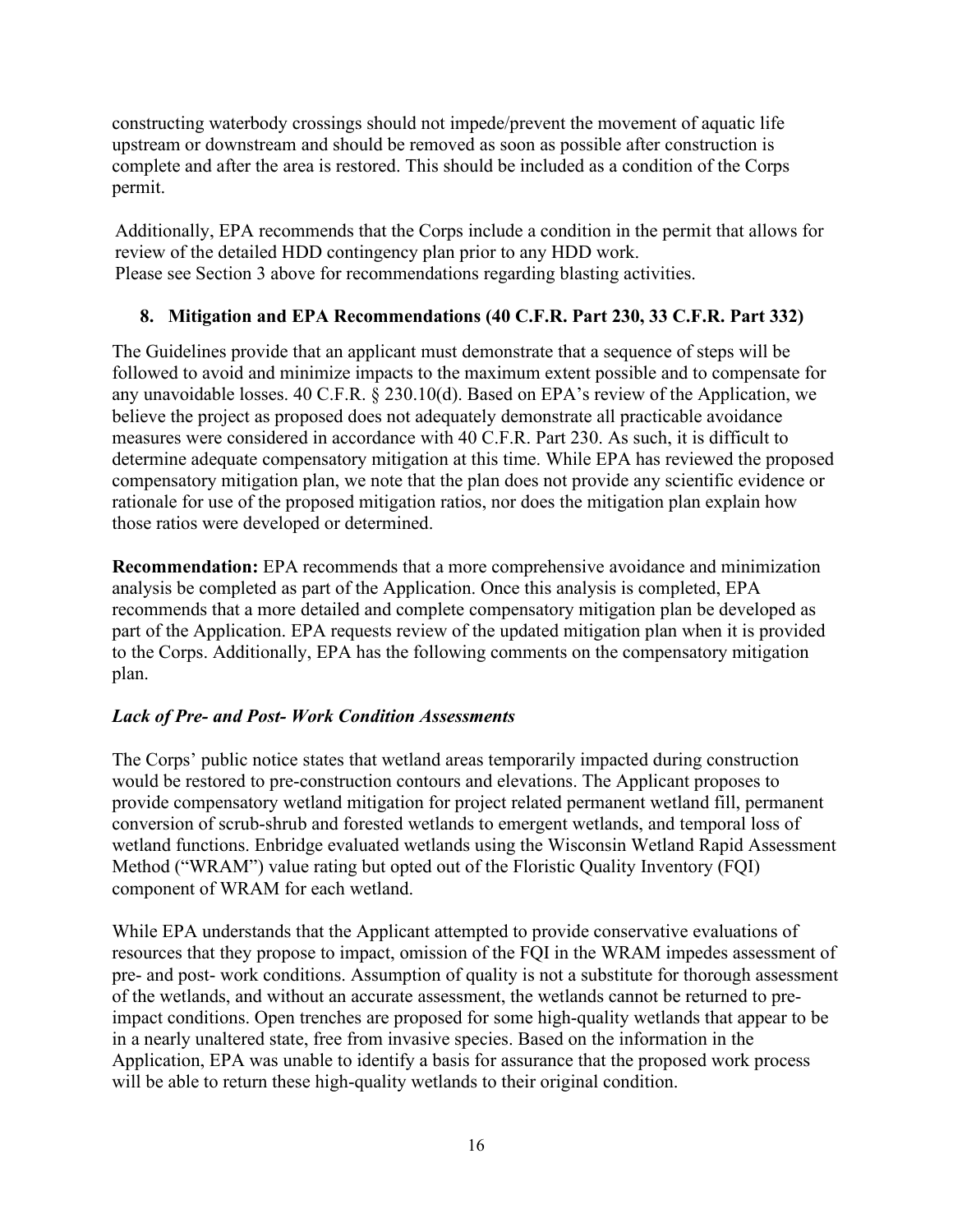**Recommendation:** An FQI should be conducted for each wetland so that the diversity, quality, and community can be recreated and appropriately mitigated if they cannot be restored to preimpact conditions.

## *Lack of Adequate Identification of High-Quality Wetlands*

As stated in the WEPA DEIS prepared by WDNR, "detailed species composition on individual wetlands has not been reviewed for the proposed route or route alternatives. Therefore, a direct determination of high-quality based on species composition is not available."<sup>[60](#page-24-0)</sup> Only dominant species were described. However, not every species that may be conservative, rare, or unique to these wetland systems will be a dominant species. Additionally, if only the dominant species are assessed in pre-impact conditions, restoration after impacts will only focus on those species and potentially decrease the diversity of those areas. As noted in the Bad River's Band's 2020 comment letter,<sup>[61](#page-24-1)</sup> many species of plants are difficult to identify outside of a specific season (such as spring ephemerals) and outside of their blooming period (such as orchids).

**Recommendation:** The Applicant should ensure that the FQI is complete by making supplemental site visits during periods when difficult to identify species are most visible.

## *Lack of Secondary and Cumulative Impact Assessments*

Additionally, FQIs are important to anticipate potential secondary and cumulative impacts as some wetland areas are expected to be continuously disturbed as maintenance and repair activities are anticipated to occur on the line and pose a threat of continued wetland degradation. The Guidelines require an accurate assessment of impacts to aquatic resources in order for the Corp and EPA to determine adequate compensatory mitigation.

**Recommendation:** EPA recommends that complete FQIs be taken to ensure that the effect of secondary cumulative impacts can be properly mitigated.

## *Wetlands Bank Credits*

The Applicant proposes to compensate for the loss of wetland functions by purchasing wetland credits from the Poplar River Wetland Mitigation Bank and the Bluff Creek Wetland Mitigation Bank, both located in the Lake Superior Bank Service Area (BSA). The Applicant proposes purchasing a total of 33.35 mitigation credits, apportioned as 0.94 Palustrine Emergent (PEM) wetland credit, 2.39 credits Palustrine Scrub-Shrub (PSS) wetland credit, and 30.02 Palustrine Forested (PFO) wetland credit.

Applicant is proposing to purchase:

• 2.39 wetland bank credits for the 6.85 acres of temporary impact and 3.9 acres of permanent conversion of scrub-shrub wetlands

<span id="page-24-0"></span><sup>60</sup> Draft Environmental Impact Statement: Proposed Enbridge Line 5 Relocation Project, December 2021, Vol. 1 at 204. [https://widnr.widen.net/s/pmjdl6pbpd/el5\\_drafteis\\_dec2021\\_vol1-deis,](https://widnr.widen.net/s/pmjdl6pbpd/el5_drafteis_dec2021_vol1-deis) last visited March 10, 2022.

<span id="page-24-1"></span><sup>61</sup>Letter from Naomi Tillison, Natural Resources Director, Bad River Band, to Ben Callan, WDNR, July 11, 2020.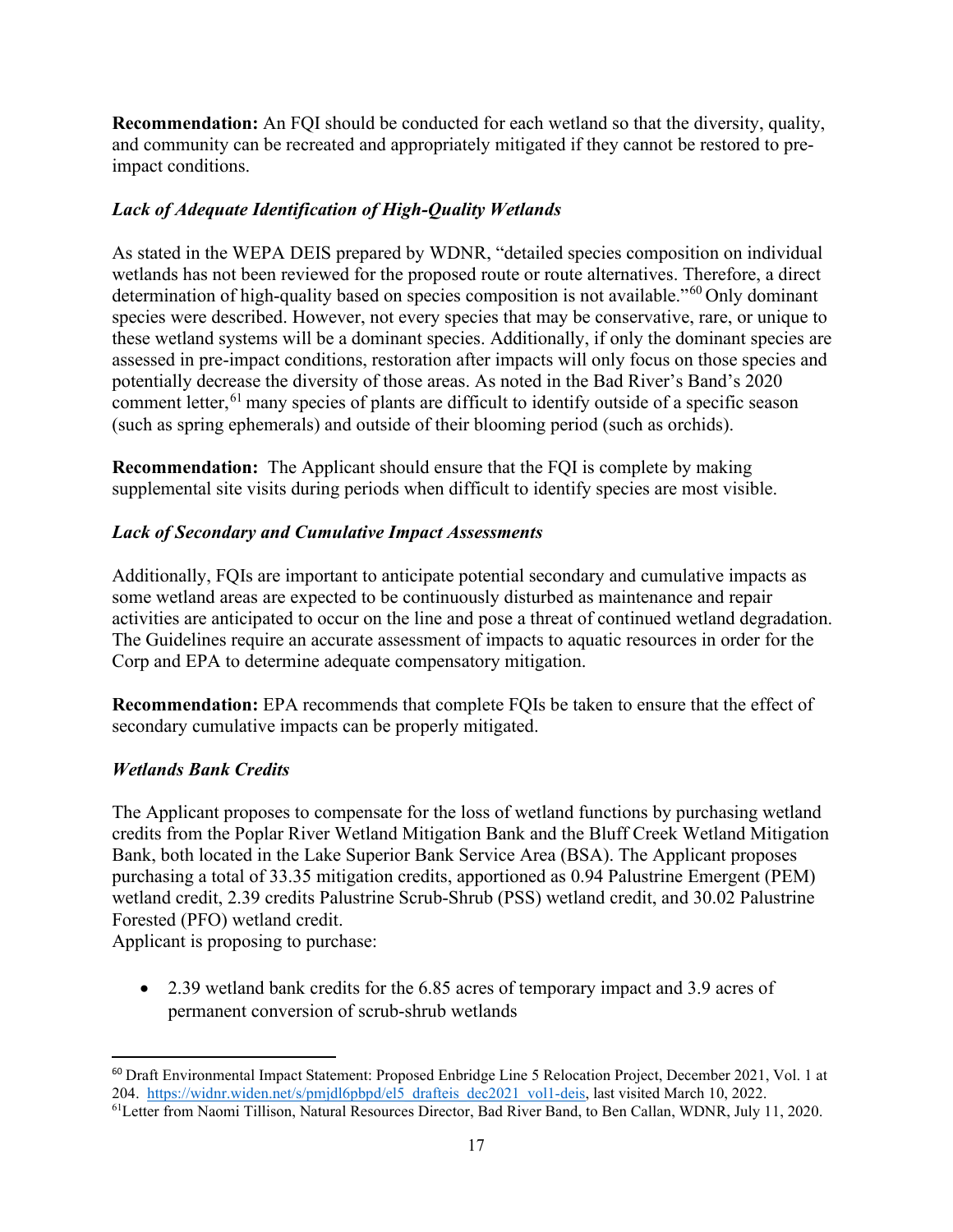- 30.02 wetland bank credits for the 32.71 acres of temporary impact and 30.03 acres of permanent conversion of forested wetlands
- 0.94 wetland bank credits for 0.02 acres of permanent impacts to fresh wet meadow and 28.06 acres of temporary impacts to fresh wet meadow (24.65), sedge meadow (2.82), shallow marsh (0.28) and seasonally flooded basin (0.23).

The Guidelines require adequate compensatory mitigation to offset environmental losses resulting from unavoidable impacts to WOTUS and mitigation requirements must be commensurate with the amount and type of impacts associated with a particular permit. 40 C.F.R. § 230.93(a). The Mitigation Plan<sup>[62](#page-25-0)</sup> does not provide any scientific evidence or rationale for use of the proposed mitigation ratios or how those ratios were developed or determined. The Mitigation Plan states that:

the Line 5 Project will take place largely within new temporary workspace, which will be allowed to revert back to the preconstruction wetland type, and new permanent right-ofway, which Enbridge will maintain and convert from one wetland type to another in order to operate the proposed facilities. Only a small amount of permanent wetland loss will result from the Project. Based on this, and the mitigation ratio requirements from past projects, Enbridge has calculated proposed mitigation ratios for the Line 5 Project.

**Recommendation:** The Mitigation Plan should be revised to include a discussion of why the mitigation proposed, using the ratios identified, is considered a commensurate amount of compensation to offset the loss of function and quality of the impacted wetlands.

# *Lack of Compensation and Mitigation for each Proposed Waterbody Crossing*

While the Application provided Stream Restoration Drawings and general channel remediation methods, no formal compensatory mitigation/waterbody restoration plans are being proposed for each of the 72 proposed federally jurisdictional waterbody crossings as part of the Application, despite anticipated functional losses that may occur during and post-construction. Considering physical, chemical, and biological functions will be lost during and post-construction (i.e. disrupted floodplain connectivity, disturbed groundwater and surface water interactions and waterbody flow dynamics, changes in water quality, temperature, nutrients, and disturbance to fish and macroinvertebrate communities due to waterbody changes and elimination of riparian buffer), compensatory mitigation for temporary impacts to waterbodies are necessary to offset any unavoidable adverse impacts to waterbodies and anticipated functional losses.

**Recommendation:** EPA recommends the Mitigation Plan include a scientifically based rationale for using the ratios proposed. An FQI should be calculated for each impacted wetland so that the diversity, quality, and community can be recreated and appropriately mitigated if they cannot be restored to pre-impact conditions. At minimum, the Mitigation Plan should include a discussion of why the mitigation proposed using the ratios identified is considered a commensurate amount of compensation to offset the loss of function and quality of the impacted wetlands. EPA also

<span id="page-25-0"></span><sup>62</sup> Enbridge Compensatory Wetland Mitigation Strategy,

[https://www.mvp.usace.army.mil/Portals/57/docs/regulatory/Enbridge/EnbridgeLine5/L5R\\_Mitigation\\_Plan\\_20211](https://www.mvp.usace.army.mil/Portals/57/docs/regulatory/Enbridge/EnbridgeLine5/L5R_Mitigation_Plan_20211130.pdf?ver=ICqiMkh86AOT8LxF7Fi2aw%3d%3d) [130.pdf?ver=ICqiMkh86AOT8LxF7Fi2aw%3d%3d,](https://www.mvp.usace.army.mil/Portals/57/docs/regulatory/Enbridge/EnbridgeLine5/L5R_Mitigation_Plan_20211130.pdf?ver=ICqiMkh86AOT8LxF7Fi2aw%3d%3d) last visited March 10, 2022.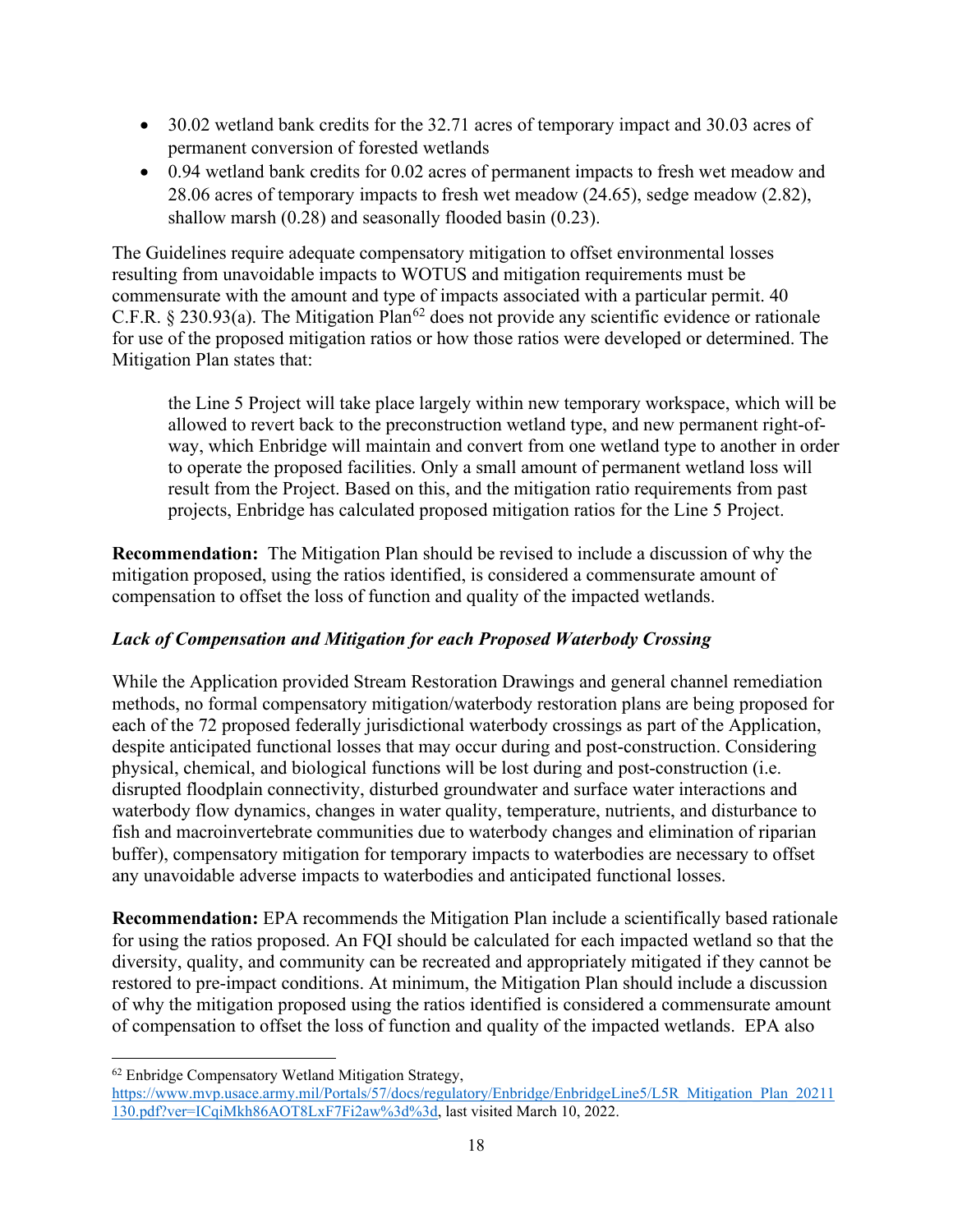recommends the Corps require formal compensatory mitigation/waterbody restoration plans for impacts at all 72 federally jurisdictional waterbody crossings to ensure compliance with the Guidelines and consider mitigation for temporary impacts to waterbodies to offset any potential functional losses.

## **9. General Comments**

### *Line 5 Pipeline Disposition within the Bad River Reservation*

The WEPA DEIS prepared by WDNR, suggests removal of pipeline from the Bad River Band's Reservation will occur at the direction of Bad River pending the outcome of ongoing litigation between Bad River and Enbridge.<sup>[63](#page-26-0)</sup> We believe removal, decommissioning in place, or a combination thereof, of the existing pipeline is connected to the rerouting of the pipeline.

**Recommendation:** EPA recommends that pipeline removal, decommissioning in place, or a combination thereof, be considered together with the proposed reroute and that these activities should be discussed with the rerouting as connected actions and part of a single project in the Corps' NEPA evaluation. Based on an initial scoping review and analysis in the WEPA DEIS prepared by WDNR, it appears the proposed action is likely to have significant direct, secondary, and cumulative aquatic resource impacts resulting from the pipeline removal and/or decommissioning. If the Corps is unable to identify measures to mitigate the impacts of the removal to less than significant, an EIS under NEPA may be required.

### *Memorandum of Understanding Regarding Interagency Coordination and Collaboration for the Protection of Tribal Treaty Rights and Reserved Right***s**

Bad River Band, Red Cliff Band, and Keweenaw Bay Indian Community have expressed concerns about the Enbridge Line 5 project in response to the WEPA DEIS prepared by WDNR,

Draft Environmental Impact Statement: Proposed Enbridge Line 5 Relocation Project, December 2021, Vol. 1 at 61 and 231. [https://widnr.widen.net/s/pmjdl6pbpd/el5\\_drafteis\\_dec2021\\_vol1-deis,](https://widnr.widen.net/s/pmjdl6pbpd/el5_drafteis_dec2021_vol1-deis) last visited March 10, 2022.

<span id="page-26-0"></span><sup>63</sup>We note that the WEPA DEIS prepared by WDNR states:

According to Enbridge, removal of the pipeline is outside the scope of their project and given the numerous considerations affecting the cost of removal, Enbridge was unable to provide a cost estimate for this hypothetical scope of work. Industry standard and Enbridge's past practice have been to leave decommissioned pipe undisturbed unless environmental circumstances require otherwise. Enbridge is obligated to remove certain segments of Line 5 on BIA trust parcels after easement expiration or two years of non‐use. This would occur in consultation with interested landholders, and Enbridge anticipates leaving much of the pipeline in place after it is decommissioned. The remaining tracts have a perpetual easement and would remain in place after a reroute is constructed and operational. Enbridge has completed a desktop analysis of the environmental features that are crossed by the existing Line 5 pipeline within the Bad River Tribe's Reservation based from publicly available information. The results are provided below in Table 3.1-1. These features would be disturbed if the existing pipeline is physically removed from the Reservation. Some parcels that overlap segments of Line 5 within the Bad River Reservation are believed to hold a perpetual conservation encumbrance under the North American Wetlands Conservation Act (NAWCA), as these lands were acquired with grant funding or used as match during the early 2000's. Should the pipeline be removed within these parcels, the proposed land disturbance (wetlands and uplands) would need to be properly vetted through the U.S. Fish and Wildlife Service – Division of Bird Habitat Conservation to determine proper mitigation measures.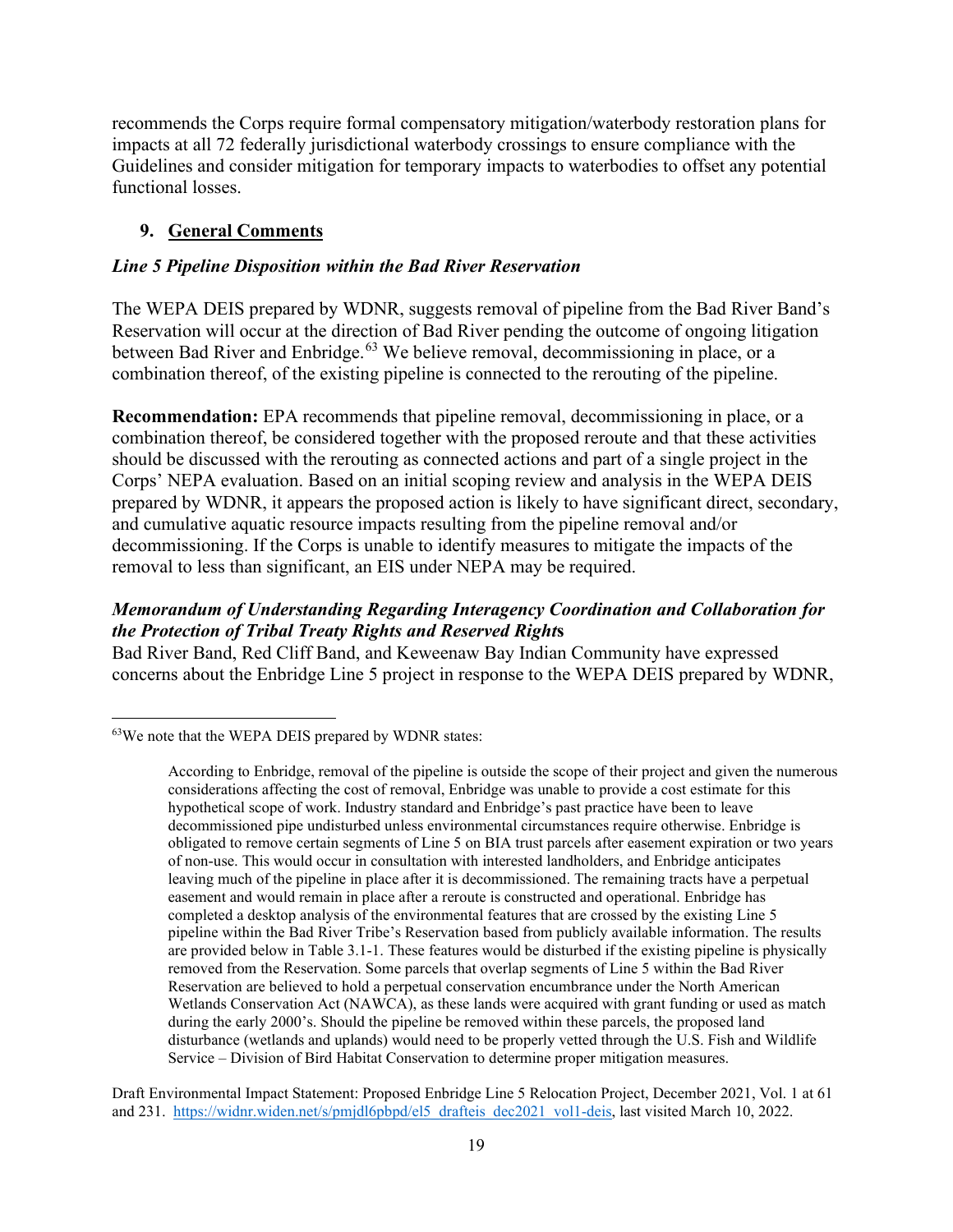public notice. EPA has had discussions with the Bad River Band regarding water quality concerns they have raised to WDNR and the Corps regarding this potential project.<sup>64</sup> We note that the Great Lakes Indian Fish and Wildlife Commission has also commented on the WEPA DEIS scoping document prepared by WDNR.<sup>65</sup> We note also that the Brothertown Indian Nation, a Native American people's group, has also commented.

**Recommendation:** EPA recommends that the proposed environmental impacts from this project on tribal nations and tribal treaty rights should be considered in the context of the 2021 *Memorandum of Understanding Regarding Interagency Coordination and Collaboration for the Protection of Tribal Treaty Rights and Reserved Right*s (2021 MOU). Since the Department of Defense is a signatory to the MOU, we urge the Corps to "integrate consideration of tribal and reserved rights early into Parties' decision-making and regulatory processes to ensure that agency actions are consistent with constitutional, treaty, reserved, and statutory rights". We recommend that the Corps describe what actions it is taking to ensure that the permitting process for this project is consistent with the 2021 MOU. Specifically, the Corps should continue to engage in tribal consultation and perform a robust evaluation of potential impacts from this proposed project on reservation resources and reserved treaty rights in the 1837 and 1842 Treaty areas.<sup>[66](#page-27-2)</sup>

<span id="page-27-0"></span><sup>64</sup> [https://widnr.widen.net/s/8gwlnwdcpb/enbridgel5badriverbandcommentsjuly2020,](https://widnr.widen.net/s/8gwlnwdcpb/enbridgel5badriverbandcommentsjuly2020) last visited March 10, 2022.

<span id="page-27-2"></span><span id="page-27-1"></span><sup>65</sup> [https://widnr.widen.net/s/6jgp2nrqxv/enbridgel5glifwccommentsjuly2020,](https://widnr.widen.net/s/6jgp2nrqxv/enbridgel5glifwccommentsjuly2020) last visited March 10, 2022. <sup>66</sup> [https://glifwc.org/TreatyRights/TreatyChippewa07291837Web.pdf,](https://glifwc.org/TreatyRights/TreatyChippewa07291837Web.pdf) and

[https://glifwc.org/TreatyRights/TreatyChippewa10041842Web.pdf,](https://glifwc.org/TreatyRights/TreatyChippewa10041842Web.pdf) last visited March 10, 2022.